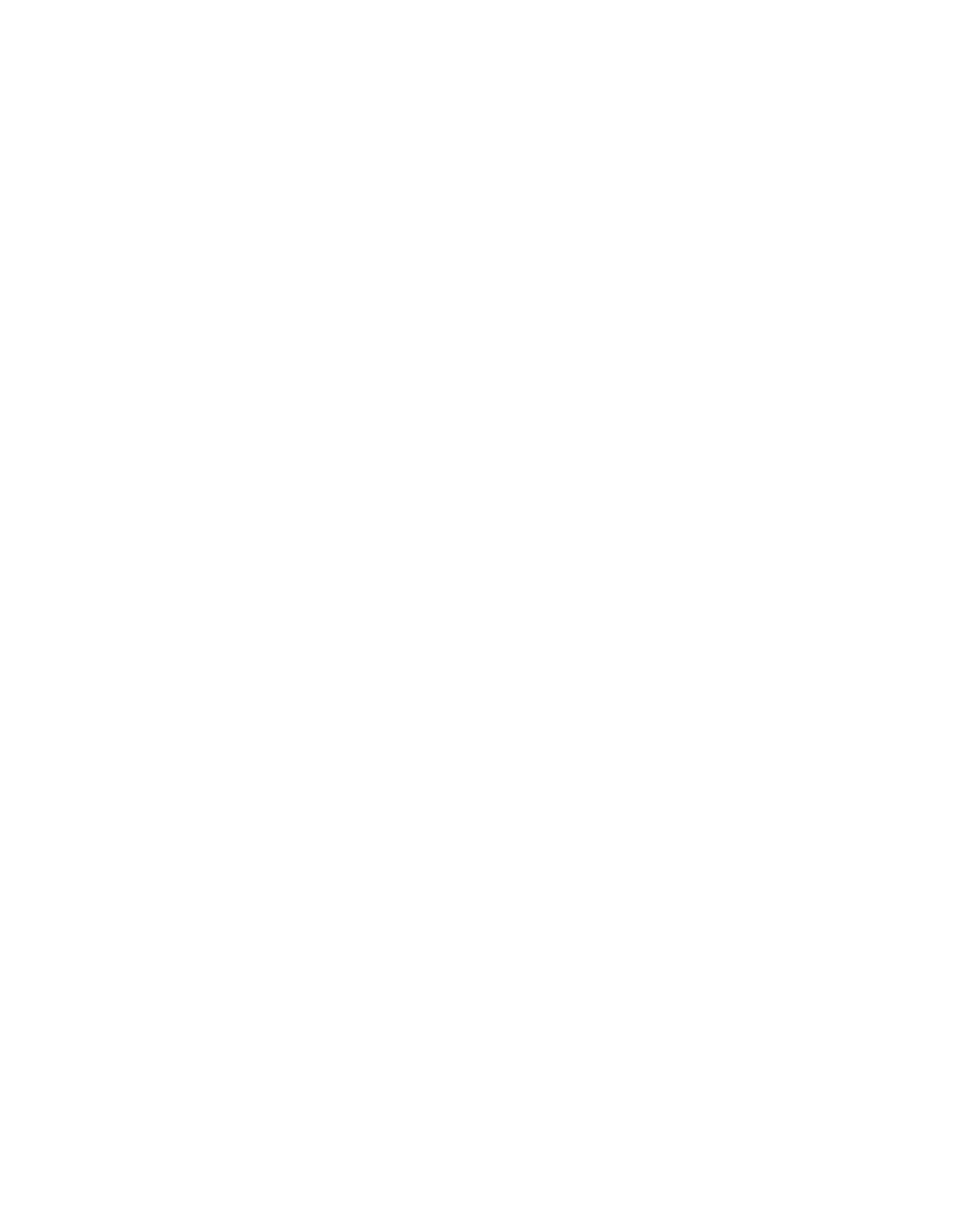# **Table of Contents**

| Eight New SAO Performance Audits Available for Legislative Consideration       |  |  |  |  |  |
|--------------------------------------------------------------------------------|--|--|--|--|--|
| Summary of Implementation of SAO Recommendations to the Legislature1           |  |  |  |  |  |
|                                                                                |  |  |  |  |  |
|                                                                                |  |  |  |  |  |
| Washington State Department of Transportation (WSDOT) Washington State Ferries |  |  |  |  |  |
|                                                                                |  |  |  |  |  |
|                                                                                |  |  |  |  |  |
| Washington State Department of Transportation (WSDOT): Managing and Reducing   |  |  |  |  |  |
| Washington State Department of Transportation (WSDOT): Administration and      |  |  |  |  |  |
|                                                                                |  |  |  |  |  |
| Washington State Department of Transportation (WSDOT): Highway Maintenance     |  |  |  |  |  |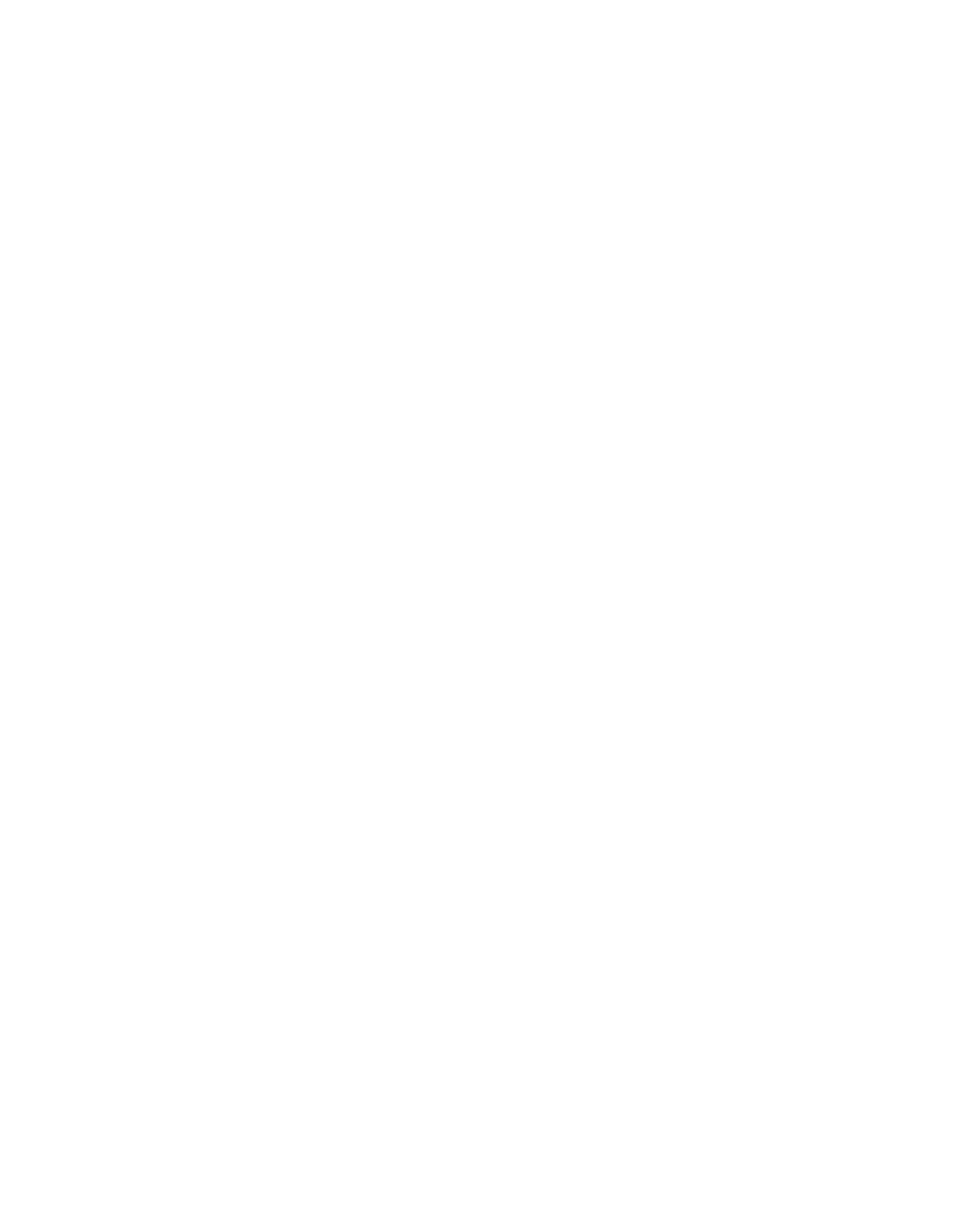## **Initiative 900 Requires JLARC Report**

In November 2005, the people of the State of Washington approved Initiative 900. The initiative directs the State Auditor's Office (SAO) to conduct performance audits of state and local government agencies.

The initiative also includes the following direction with regard to performance audits of state government: "An annual report will be submitted by the Joint Legislative Audit and Review Committee by July 1<sup>st</sup> of each year detailing the status of the legislative implementation of the State Auditor's recommendations." This report represents JLARC's compliance with this requirement for 2008.

## **Eight New SAO Performance Audits Available for Legislative Consideration in the 2008 Legislative Session**

JLARC also released a report on this topic in 2007. At the time of that report, the State Auditor had released one performance audit, which assessed the State Motor Pool. That performance audit did not include any recommendations to the Legislature.

The State Auditor released eight additional audit reports later in 2007 and in early 2008. These I-900 audits were available for the Legislature's consideration during the 2008 Legislative Session. Each of the eight audits includes specific recommendations to the Legislature. This JLARC report provides information on the status of the Legislature's implementation of those specific recommendations.<sup>1</sup>

## **Summary of Implementation of SAO Recommendations to the Legislature**

Table 1 summarizes implementation of the recommendations to the Legislature in the eight SAO performance audits containing such recommendations. This reflects the Legislature's actions through the 2008 Legislative Session. The table uses the following reporting categories:

- **Implemented Adopted As Presented** Legislative action implementing an SAO recommendation in the manner that it was presented in the audit;
- **Implemented Addressed with Different Approach** Legislative action where the Legislature addressed the issue raised in the recommendation, but via a different approach;
- **Legislature Made Different Policy Choice** Legislative action where the Legislature was aware of the recommendation and made a different policy choice than what the SAO recommended;
- **Bills Introduced on Topic But Not Adopted** Situation where individual legislators introduced bills on the topic covered in the recommendation, but the Legislature did not adopt the recommendation;
- **Other Circumstances** This category denotes recommendations where other relevant circumstances apply. For example, one recommendation in this category directs the Legislature

 $\overline{a}$ 

<sup>&</sup>lt;sup>1</sup> Many of the recommendations in the SAO performance audits are directed to state or local government agencies rather than to the Legislature. This report does not provide information on implementation of those recommendations. For local governments, Initiative 900 directs that "an annual report will be submitted by the legislative body by July 1<sup>st</sup> of each year detailing the status of the legislative implementation of the State Auditor's recommendations."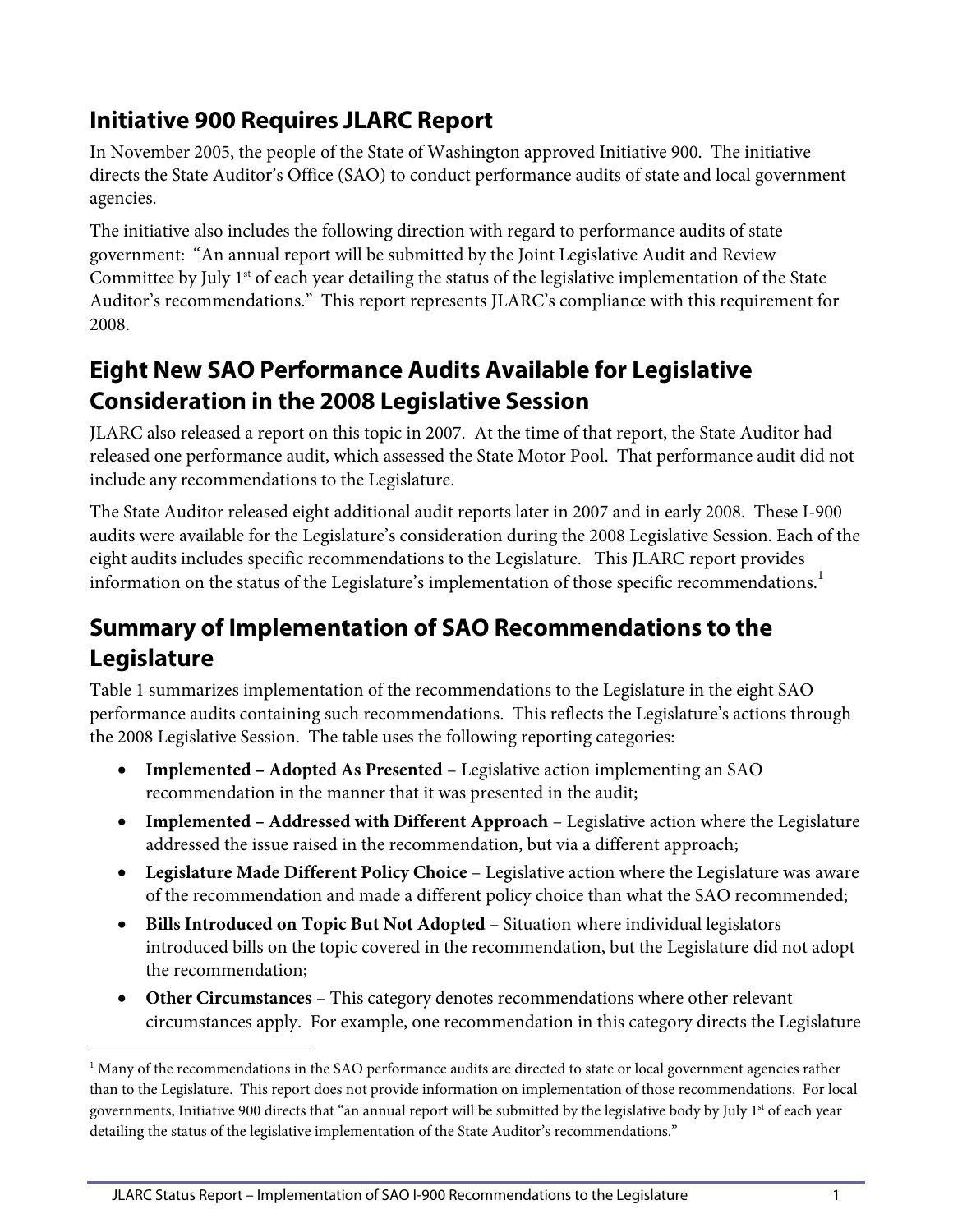to change an agency's administrative rule, which is not within the Legislature's purview. There are also three instances where the auditees point out that the Legislature has already addressed the action that the audit recommends; and

• **No Information** – No related information was available about formal action by the Legislature.

Table 1 – Implementation of SAO I-900 Recommendations to the Legislature: Status Following the 2008 Legislative Session

| <b>Current Implementation Status</b>      | # of Recommendations  |
|-------------------------------------------|-----------------------|
| Implemented:                              |                       |
| - Adopted as Presented                    | 5                     |
| - Addressed with Different Approach       | 6                     |
| Legislature Made Different Policy Choice  | 2                     |
| Bills Introduced on Topic But Not Adopted | $\mathcal{D}_{\cdot}$ |
| Other Circumstances                       | 8                     |
| No Information                            | 4                     |
| Total                                     | 27                    |

During the 2007 interim and the 2008 Legislative Session, the Legislature also held numerous public hearings and work sessions on the SAO performance audits themselves or on the subject matter covered in the SAO performance audits. Table 2 summarizes this legislative activity:

> Table 2 – Legislative Meeting Activity Directly or Indirectly Related to the 2008 SAO Performance Audits\*

| <b>Legislative Committee Meetings</b>                                                             | <b>Number of Meetings</b> |
|---------------------------------------------------------------------------------------------------|---------------------------|
| Legislative public hearings or work sessions<br>specifically on an SAO performance audit          | 14                        |
| Legislative public hearings or work sessions on the<br>topic reviewed in an SAO performance audit | 14                        |
| Total                                                                                             | 28                        |

\*As of May 2008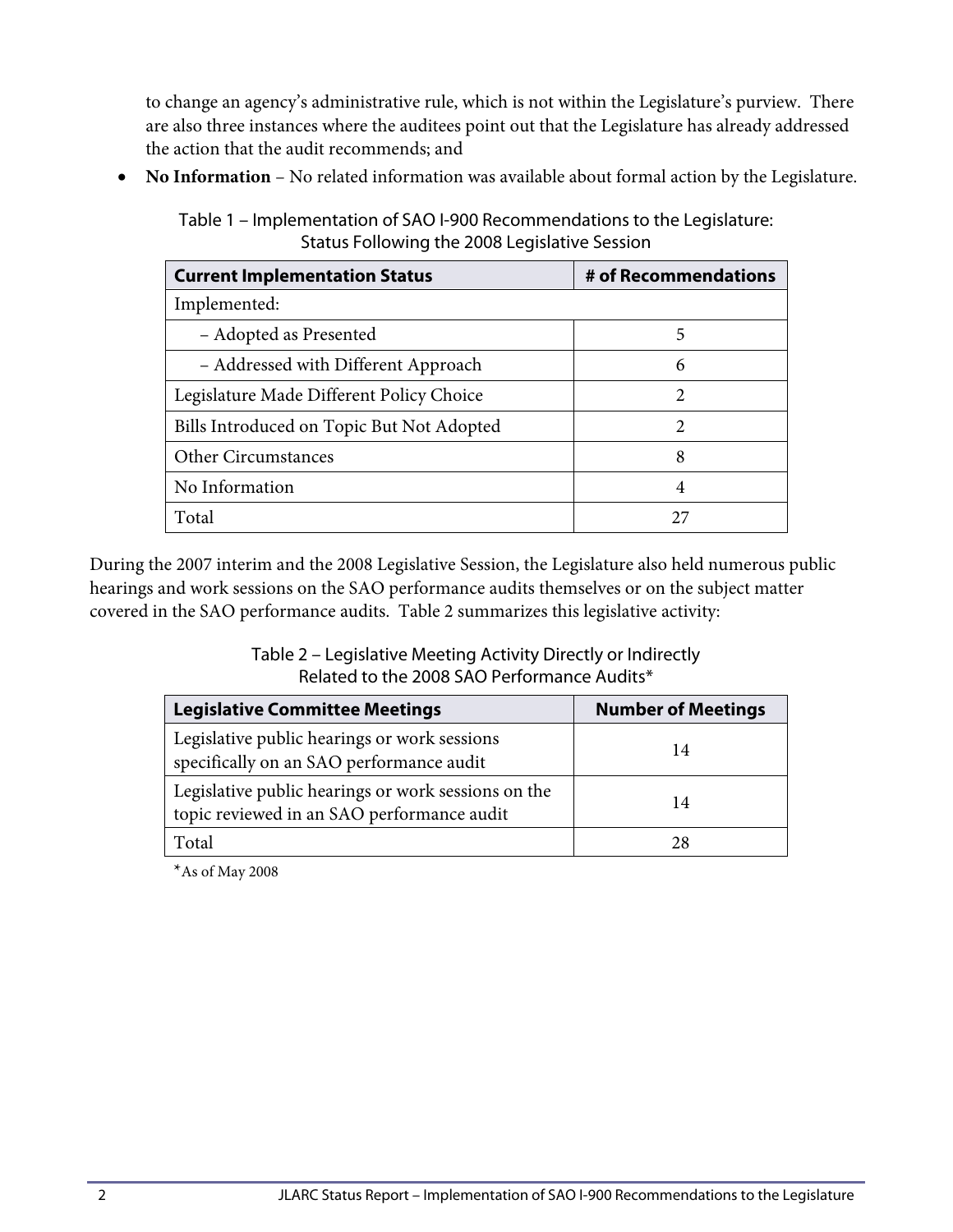## **Detail on Specific SAO Recommendations to the Legislature**

What follows are details on the specific recommendations to the Legislature in the eight new SAO performance audits available for the Legislature's consideration in the 2008 Legislative Session. For each of the eight performance audits, this JLARC report provides:

- A brief summary of the subject of the performance audit;
- The text of each recommendation to the Legislature;
- The current implementation status for each recommendation;
- Identification of related legislation; and
- Where appropriate, a comment section to provide additional explanation/context about the Legislature's actions or the categorization of implementation status.

Each section ends with reporting on additional legislative activity such as public hearings, work sessions, and related budget activity. The audit reports are listed in the order in which the State Auditor released them.

Initiative 900 also states that "justification must be provided for recommendations not implemented." Since no individual or entity can singularly speak to the reason for legislative action or inaction, JLARC's auditors could not identify sufficient and appropriate evidence to make definitive conclusions about why recommendations have not been implemented to date. However, the information provided in the comment sections does, in some cases, provide a context for the Legislature's actions.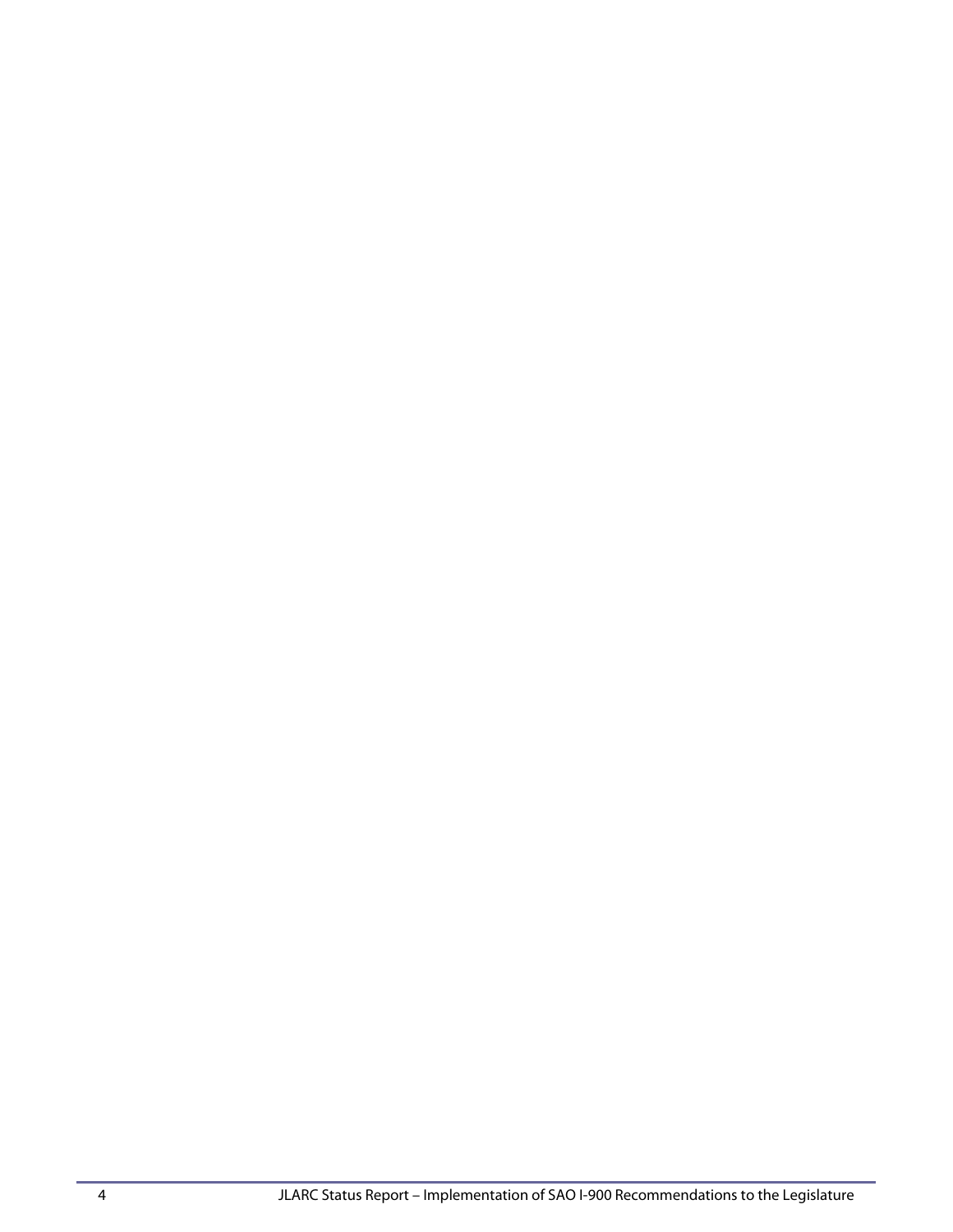## **About the audit:**

In May 2006, the Governor asked the State Auditor's Office to review the state's processes for regulating health professionals and to recommend ways to improve the licensing and discipline of health care providers to protect patients. The Governor also asked the State Auditor to recommend ways to conduct national criminal background checks on health care license applicants and on existing practitioners. This audit includes seven recommendations to the Legislature.

## **SAO Recommendation to the Legislature:**

The Legislature should amend the Written Operating Agreement statute between HPQA and the boards and commissions to include negotiated performance-based provisions. The amendment should include: (1) a requirement that the written agreements are reviewed annually and revised as needed to continually drive performance to protect the public's interests; (2) set an effective date as a deadline for these agreements to be revised and to become operational; (3) require the results of the key performance measures (as

#### **Implementation status:**

- Adopted as presented
- Addressed with different approach
- Made different policy choice
- $\vee$  Bills introduced on topic but not adopted
- Other circumstances
- No information

appropriate to protect confidentiality) be posted on the Web sites of HPQA and each board and commission.

#### **Related Legislation:**

| Bill #   | <b>Bill</b><br><b>Introduced</b> | <b>Out of Policy</b><br><b>Committee</b> | <b>Out of House</b><br>of Origin | <b>Passed</b><br>Legislature | Signed by<br>Governor |
|----------|----------------------------------|------------------------------------------|----------------------------------|------------------------------|-----------------------|
| HB 2906  | ✔                                |                                          |                                  |                              |                       |
| SHB 2907 | ✔                                | ✔                                        |                                  |                              |                       |
| SSB 6458 | ✔                                |                                          | ✔                                |                              |                       |
| SSB 6506 | ✔                                | ✔                                        |                                  |                              |                       |

#### **Comments:**

Three of the above bills propose changes to the Written Operating Agreement statute. However, the proposed changes do not mirror exactly the changes recommended by the SAO audit. The fourth, HB 2906, and the original version of SB 6506 create a new State Medical Board for Safety and Quality. These two bills include a section regarding establishment and annual review of performance measures. None of these bills passed the Legislature.

As additional information, 4SHB 1103, which the Legislature enacted, directs the Medical Quality Assurance Commission and the Nursing Care Quality Assurance Commission to conduct pilot projects to evaluate the effect of granting these commissions additional authority over budget development, spending, and staffing. The pilot projects include development of performance-based expectations, including identification of key performance measures. The Secretary of Health and the Commissions must report to the Legislature and the Governor on the results of these pilot projects by December 2013.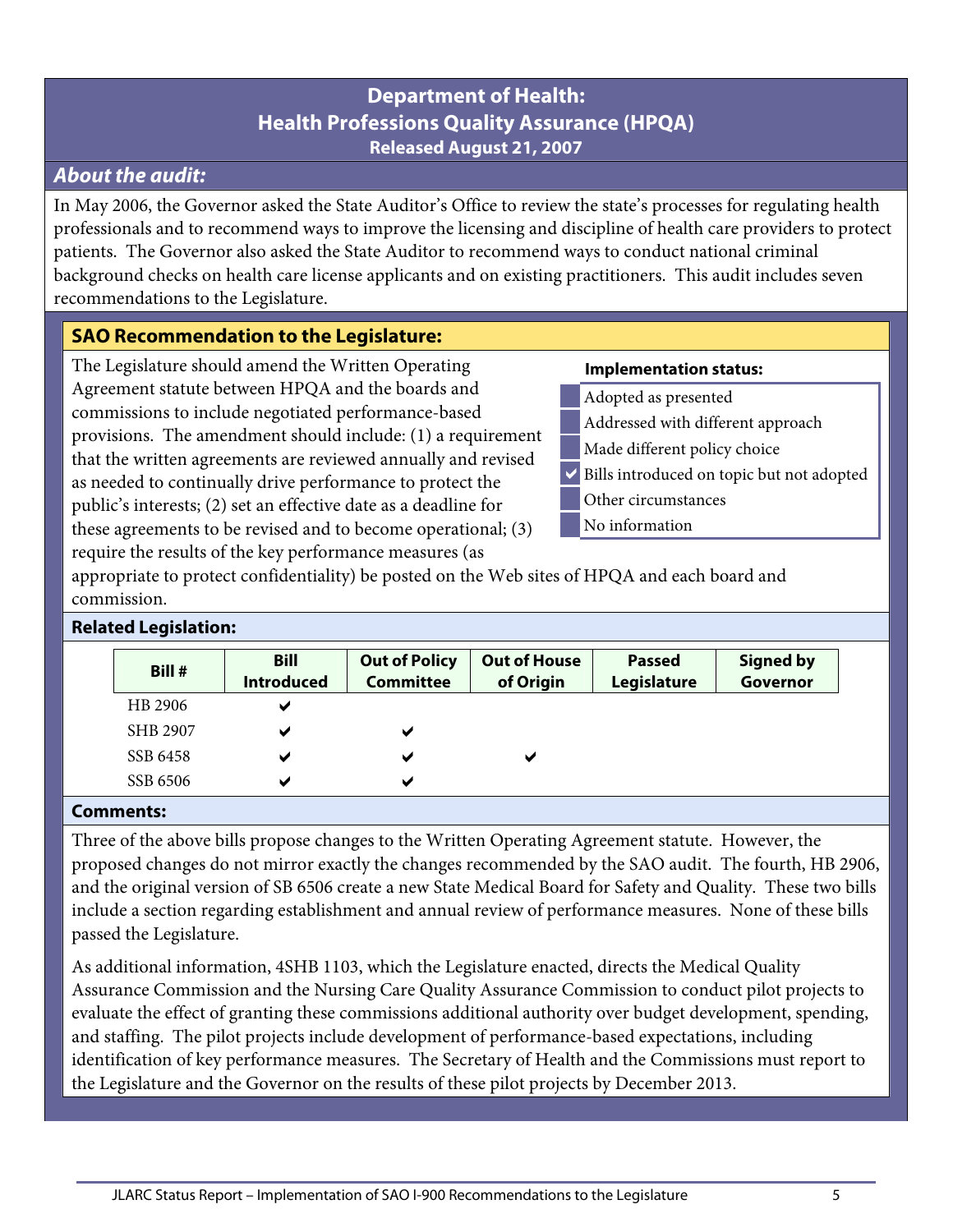| <b>Department of Health:</b><br><b>Health Professions Quality Assurance (HPQA)</b><br><b>Released August 21, 2007</b> |                                    |                                                                 |                                          |                                  |                                                                                                       |                                                                                                            |  |  |
|-----------------------------------------------------------------------------------------------------------------------|------------------------------------|-----------------------------------------------------------------|------------------------------------------|----------------------------------|-------------------------------------------------------------------------------------------------------|------------------------------------------------------------------------------------------------------------|--|--|
|                                                                                                                       |                                    | <b>SAO Recommendation to the Legislature:</b>                   |                                          |                                  |                                                                                                       |                                                                                                            |  |  |
|                                                                                                                       |                                    | The Legislature should eliminate the registered counselor       |                                          |                                  | <b>Implementation status:</b>                                                                         |                                                                                                            |  |  |
|                                                                                                                       | credential as it currently exists. |                                                                 |                                          |                                  | Adopted as presented                                                                                  |                                                                                                            |  |  |
|                                                                                                                       |                                    |                                                                 |                                          |                                  | Addressed with different approach                                                                     |                                                                                                            |  |  |
|                                                                                                                       |                                    |                                                                 |                                          |                                  | Made different policy choice                                                                          |                                                                                                            |  |  |
|                                                                                                                       |                                    |                                                                 |                                          |                                  |                                                                                                       | Bills introduced on topic but not adopted                                                                  |  |  |
|                                                                                                                       |                                    |                                                                 |                                          |                                  | Other circumstances                                                                                   |                                                                                                            |  |  |
|                                                                                                                       |                                    |                                                                 |                                          |                                  | No information                                                                                        |                                                                                                            |  |  |
|                                                                                                                       | <b>Related Legislation:</b>        |                                                                 |                                          |                                  |                                                                                                       |                                                                                                            |  |  |
|                                                                                                                       | Bill #                             | <b>Bill</b><br><b>Introduced</b>                                | <b>Out of Policy</b><br><b>Committee</b> | <b>Out of House</b><br>of Origin | <b>Passed</b><br>Legislature                                                                          | <b>Signed by</b><br>Governor                                                                               |  |  |
|                                                                                                                       | 2SHB 2674                          |                                                                 |                                          |                                  |                                                                                                       |                                                                                                            |  |  |
|                                                                                                                       | SSB 6456                           |                                                                 |                                          |                                  |                                                                                                       |                                                                                                            |  |  |
|                                                                                                                       | <b>Comments:</b>                   |                                                                 |                                          |                                  |                                                                                                       |                                                                                                            |  |  |
|                                                                                                                       | health professions.                |                                                                 |                                          |                                  | 2SHB 2674 eliminates the registered counselor credential as of July 1, 2010. The health profession of | registered counselors is divided into eight new categories of fully-credentialed and pre-credential status |  |  |
|                                                                                                                       |                                    | <b>SAO Recommendation to the Legislature:</b>                   |                                          |                                  |                                                                                                       |                                                                                                            |  |  |
|                                                                                                                       |                                    | For all registered professions, the Legislature should review   |                                          |                                  | <b>Implementation status:</b>                                                                         |                                                                                                            |  |  |
|                                                                                                                       |                                    | and modify as needed existing laws that allow individuals to be |                                          |                                  | Adopted as presented                                                                                  |                                                                                                            |  |  |
|                                                                                                                       |                                    | credentialed with no educational or experience requirements.    |                                          |                                  | Addressed with different approach                                                                     |                                                                                                            |  |  |
|                                                                                                                       |                                    |                                                                 |                                          |                                  | Made different policy choice                                                                          |                                                                                                            |  |  |
| Bills introduced on topic but not adopted                                                                             |                                    |                                                                 |                                          |                                  |                                                                                                       |                                                                                                            |  |  |
| Other circumstances                                                                                                   |                                    |                                                                 |                                          |                                  |                                                                                                       |                                                                                                            |  |  |
| No information                                                                                                        |                                    |                                                                 |                                          |                                  |                                                                                                       |                                                                                                            |  |  |
|                                                                                                                       | <b>Related Legislation:</b>        |                                                                 |                                          |                                  |                                                                                                       |                                                                                                            |  |  |
|                                                                                                                       |                                    | <b>Bill</b>                                                     | <b>Out of Policy</b>                     | <b>Out of House</b>              | <b>Passed</b>                                                                                         | <b>Signed by</b>                                                                                           |  |  |
|                                                                                                                       | Bill #                             | <b>Introduced</b>                                               | <b>Committee</b>                         | of Origin                        | Legislature                                                                                           | Governor                                                                                                   |  |  |
|                                                                                                                       | No related legislation.            |                                                                 |                                          |                                  |                                                                                                       |                                                                                                            |  |  |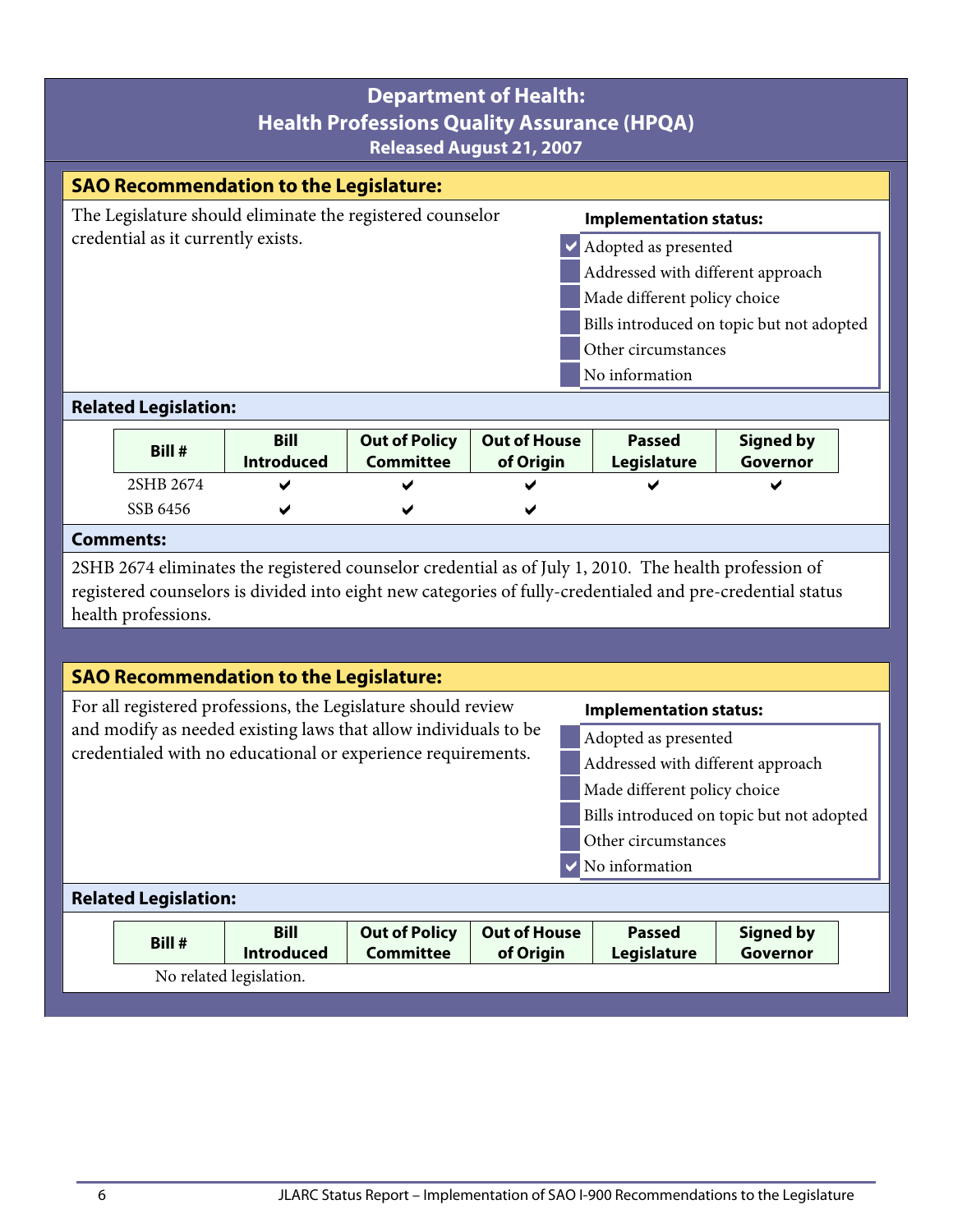#### **Department of Health: Health Professions Quality Assurance (HPQA) Released August 21, 2007 SAO Recommendation to the Legislature:**  The Legislature should give the Department of Health the statutory authority to access Washington State Patrol criminal background information, particularly non-conviction data. **Implementation status:**  $\vee$  Adopted as presented Addressed with different approach Made different policy choice Bills introduced on topic but not adopted Other circumstances No information **Related Legislation: Bill # Bill Introduced Out of Policy Committee Out of House of Origin Passed Legislature Signed by Governor**  HB 2883  $SSB 6458$ 4SHB 1103  $\vee$   $\vee$   $\vee$   $\vee$   $\vee$   $\vee$

#### **Comments:**

4SHB 1103 provides the Secretary of Health with the authority to receive criminal history record information that includes nonconviction data for any purpose associated with investigation or licensing, and to investigate the complete criminal history and pending charges of all applicants and license holders. The Secretary must establish requirements for each applicant for an initial license to obtain a state background check through the State Patrol prior to the issuance of any license.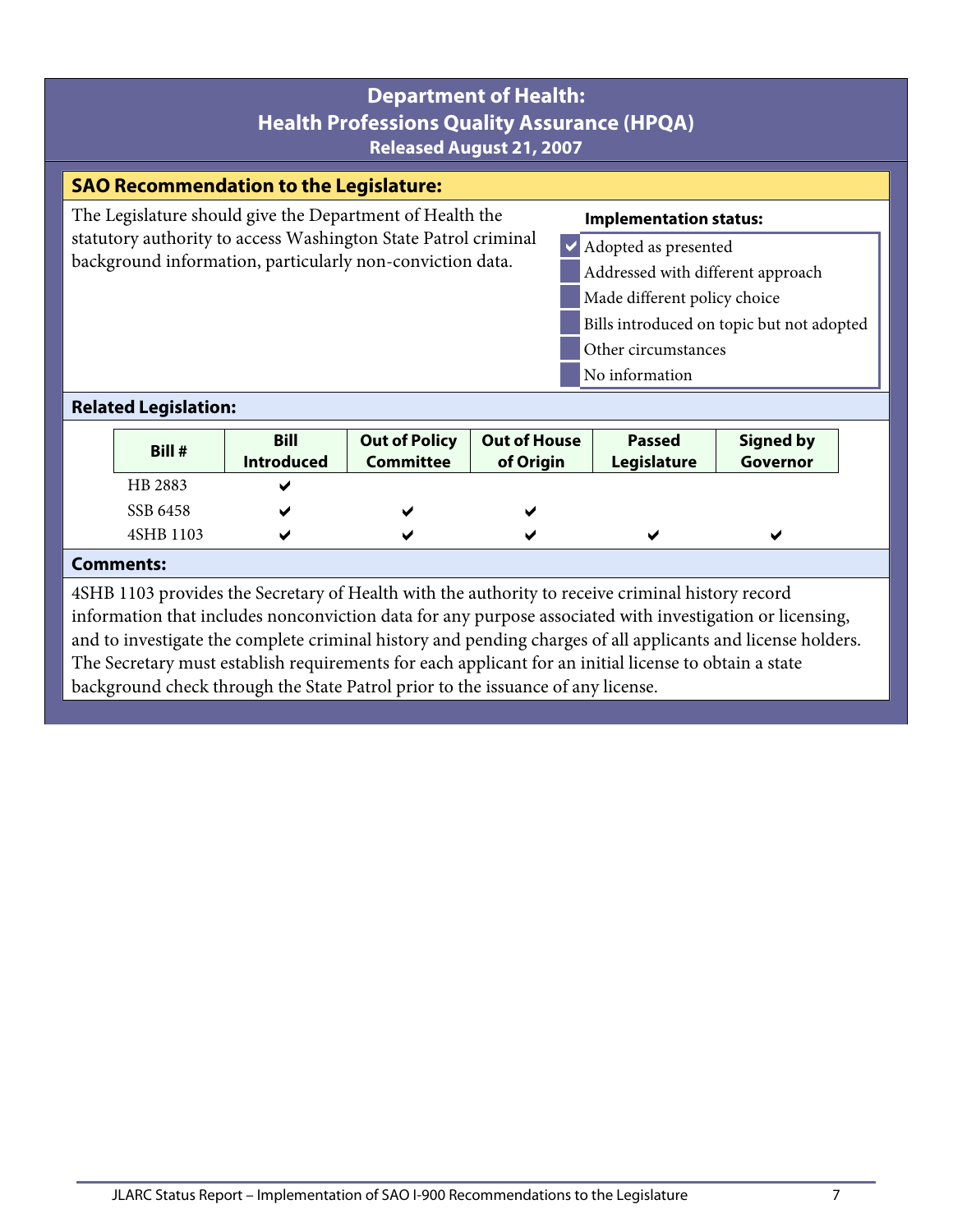## **SAO Recommendation to the Legislature:**

The Legislature should give the Department of Health the statutory authority and associated resources to access the FBI database for national background checks and require HPQA to conduct national background checks on all credential holders.

#### **Implementation status:**

- Adopted as presented
- $\vee$  Addressed with different approach
- Made different policy choice
- Bills introduced on topic but not adopted
- Other circumstances
- No information

#### **Related Legislation:**

| Bill #    | <b>Bill</b><br><b>Introduced</b> | <b>Out of Policy</b><br><b>Committee</b> | <b>Out of House</b><br>of Origin | <b>Passed</b><br>Legislature | <b>Signed by</b><br>Governor |
|-----------|----------------------------------|------------------------------------------|----------------------------------|------------------------------|------------------------------|
| HB 2883   | ⊷                                |                                          |                                  |                              |                              |
| SSB 6458  | ◡                                | v                                        |                                  |                              |                              |
| 4SHB 1103 | ✔                                | ✔                                        | $\overline{\phantom{a}}$         | ✔                            | v                            |
| mmante•   |                                  |                                          |                                  |                              |                              |

## **Comn**

4SHB 1103 requires the Secretary of Health to specify those situations where an applicant for an initial license must obtain an electronic fingerprint-based national background check through the State Patrol and the Federal Bureau of Investigation. In addition to these background checks, the bill provides that an investigation may include an examination of state and national criminal identification data.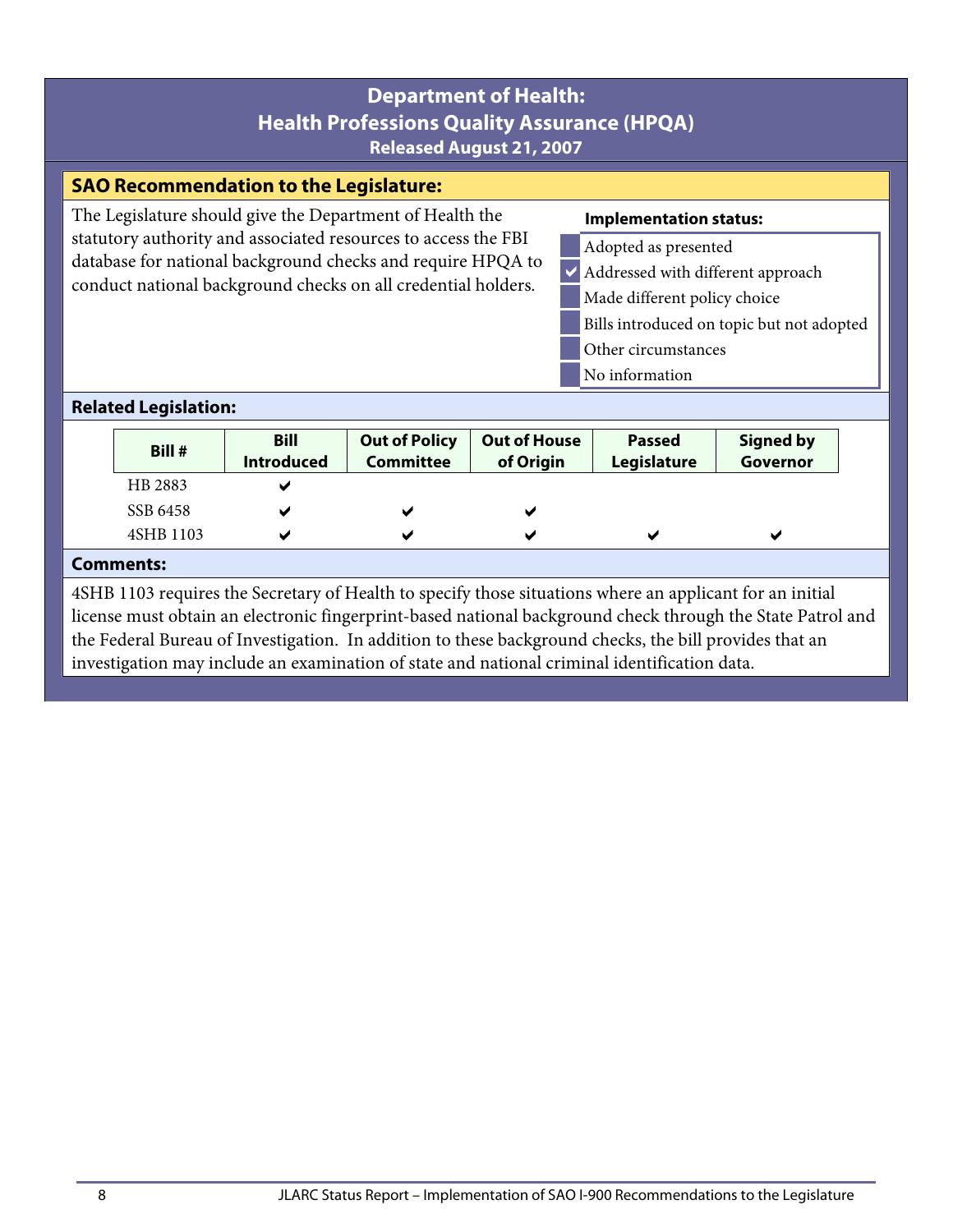#### **SAO Recommendation to the Legislature:**  The Legislature should provide additional tools for obtaining records, documents, and other evidence. These tools could include authorization to issue citations and fines for failure to provide documents in a timely manner. **Implementation status:** Adopted as presented Addressed with different approach Made different policy choice Bills introduced on topic but not adopted Other circumstances No information **Related Legislation: Bill # Bill Introduced Out of Policy Committee Out of House of Origin Passed Legislature Signed by Governor**  HB 2883  $SSB 6458$ 4SHB 1103  $\vee$   $\vee$   $\vee$   $\vee$   $\vee$   $\vee$ **Comments:**  4SHB 1103 requires licensees to produce documents, records, or other items within 21 calendar days of

service of a disciplining authority's request. The licensee may request a 30-day time extension, for good cause. If the licensee fails to produce the documents requested, the disciplining authority may issue a written citation and assess a fine.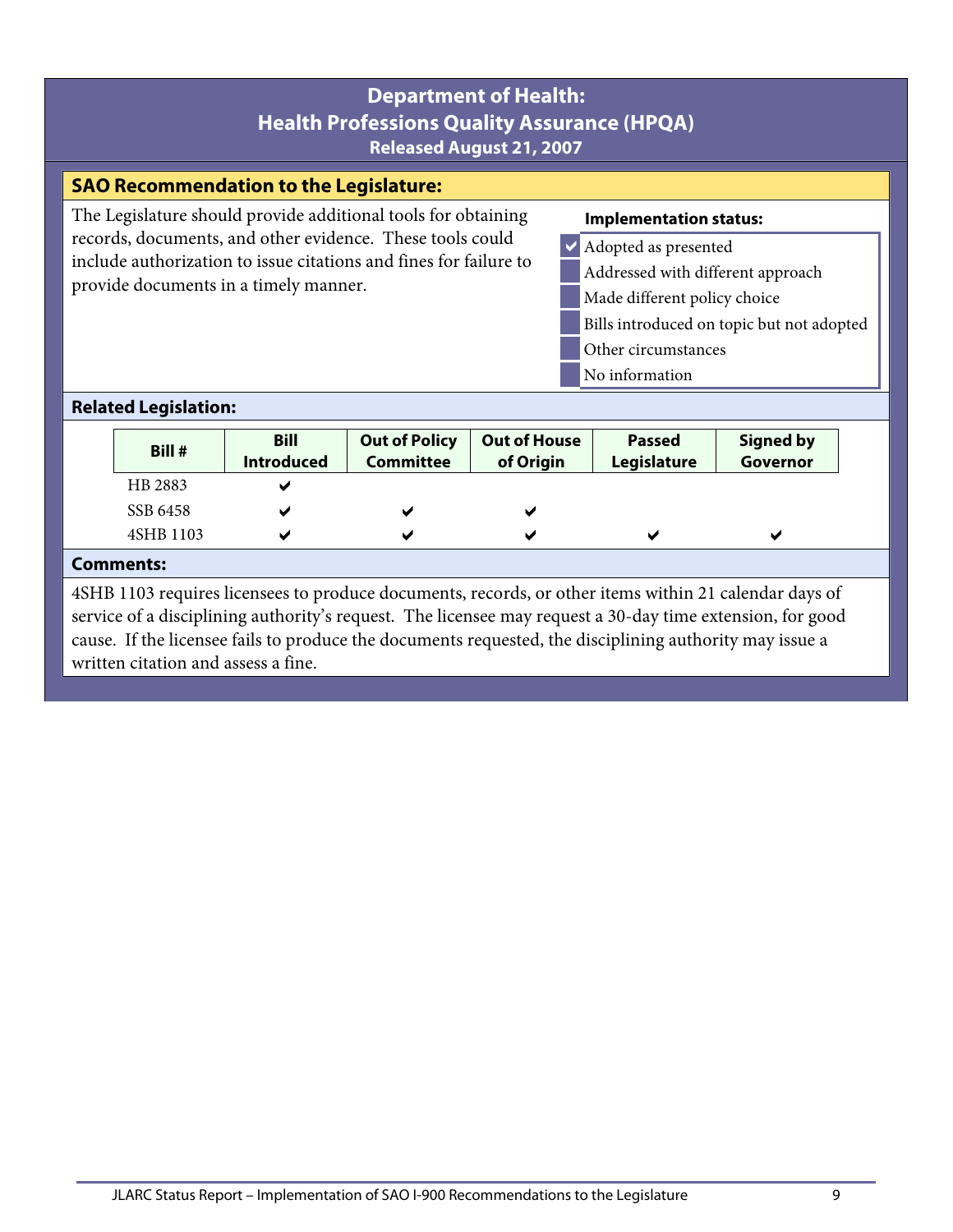## **SAO Recommendation to the Legislature:**

The Legislature should adopt a law (1) requiring a deadline by which Secretary of Health guidelines must be adopted; (2) authorizing the Secretary to discipline all professions for misconduct, while the boards and commissions continue to discipline standard-of-care violations; and (3) indicate that any board or commission not adopting sanction guidelines by the deadline could be subject to losing its disciplinary authority and becoming an advisory committee.

#### **Implementation status:**

- Adopted as presented
- Addressed with different approach
- Made different policy choice
- Bills introduced on topic but not adopted
- Other circumstances
- No information

#### **Related Legislation:**

| Bill #    | <b>Bill</b>       | <b>Out of Policy</b> | <b>Out of House</b> | <b>Passed</b>      | <b>Signed by</b> |
|-----------|-------------------|----------------------|---------------------|--------------------|------------------|
|           | <b>Introduced</b> | <b>Committee</b>     | of Origin           | <b>Legislature</b> | Governor         |
| 4SHB 1103 | $\overline{ }$    |                      |                     |                    |                  |

#### **Comments:**

4SHB 1103 requires the Secretary of Health to serve as the sole disciplining authority for complaints solely alleging that a license holder has committed acts of unprofessional conduct involving sexual misconduct. The boards and commissions must review all cases and refer to the Secretary sexual misconduct cases that do not involve clinical expertise or standard-of-care issues.

With regard to sanctioning guidelines, 4SHB 1103 directs each of the disciplining authorities to appoint a representative to review the Secretary's sanctioning guidelines, as well as guidelines adopted by any of the boards and commissions, and to collaborate to develop a schedule that defines appropriate ranges of sanctions for license holders who commit unprofessional conduct. The disciplinary authorities must submit the proposed schedule and recommendations to the Secretary by November 15, 2008. The Secretary must adopt rules establishing a uniform sanctioning schedule that is consistent with the proposed schedule, to take effect no later than January 1, 2009. The schedule will be applied to all disciplinary actions commenced after January 1, 2009.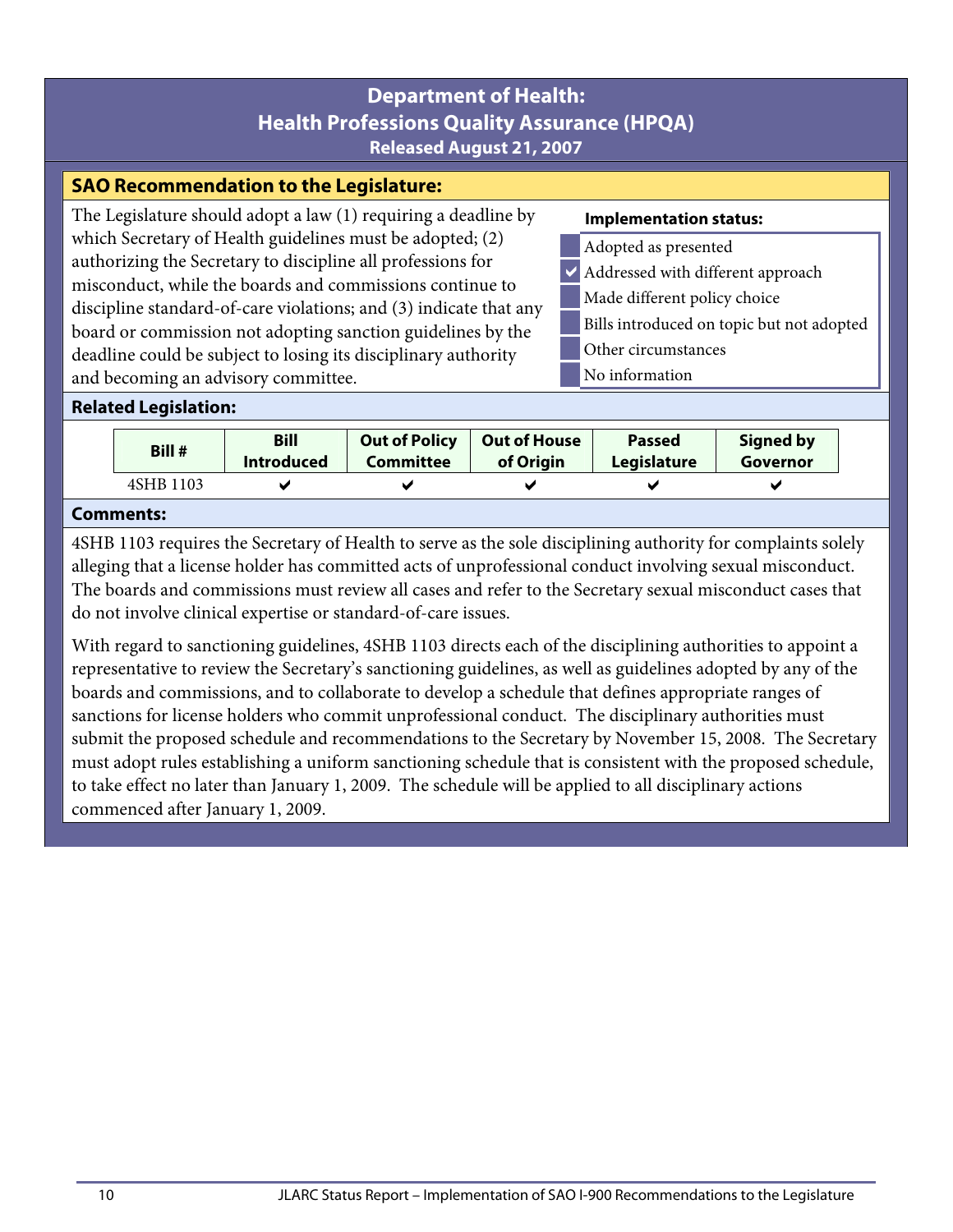- ¾ House Appropriations Subcommittee on General Government & Audit Review public hearing: I-900 Performance Audit on the Department of Health's Licensing of Health Professions (9/12/2007);
- $\blacktriangleright$  JLARC I-900 public hearing (9/26/2007);
- ¾ Senate Health & Long-Term Care Committee public hearing: Report on State Auditor's Audit of the Department of Health's Health Care Professions Licensing Program (9/27/2007);
- ¾ House Health Care & Wellness Committee work session: Report on State Auditor's Audit of the Department of Health's Health Care Professions Licensing Program (9/28/2007);
- ¾ House Health Care & Wellness Committee work session: Registered Counselors Work Group report (11/30/2007);
- ¾ House Appropriations Subcommittee on General Government & Audit Review work session: Performance Audit updates (Department of General Administration, Department of Health, Educational Service Districts) 5/22/08;
- ¾ The Supplemental Operating Budget (ESHB 2687) includes specific funding for implementation of 4SHB 1103 (health professions);
- ¾ The Supplemental Operating Budget (ESHB 2687) includes specific funding for implementation of SHB 2674 (counselor credentialing);
- ¾ The Supplemental Operating Budget (ESHB 2687) continues extra funding for an additional year to address a backlog of complaints against regulated health care professionals;
- $\triangleright$  EHB 3381 (consumer protection program implementation fees) includes two sections allowing the Department of Health to establish fees related to health professions background checks (referencing Section 7 of 4SHB 1103) and related to health profession application and renewal fees (referencing implementation of the administrative and disciplinary provisions of 4SHB 1103).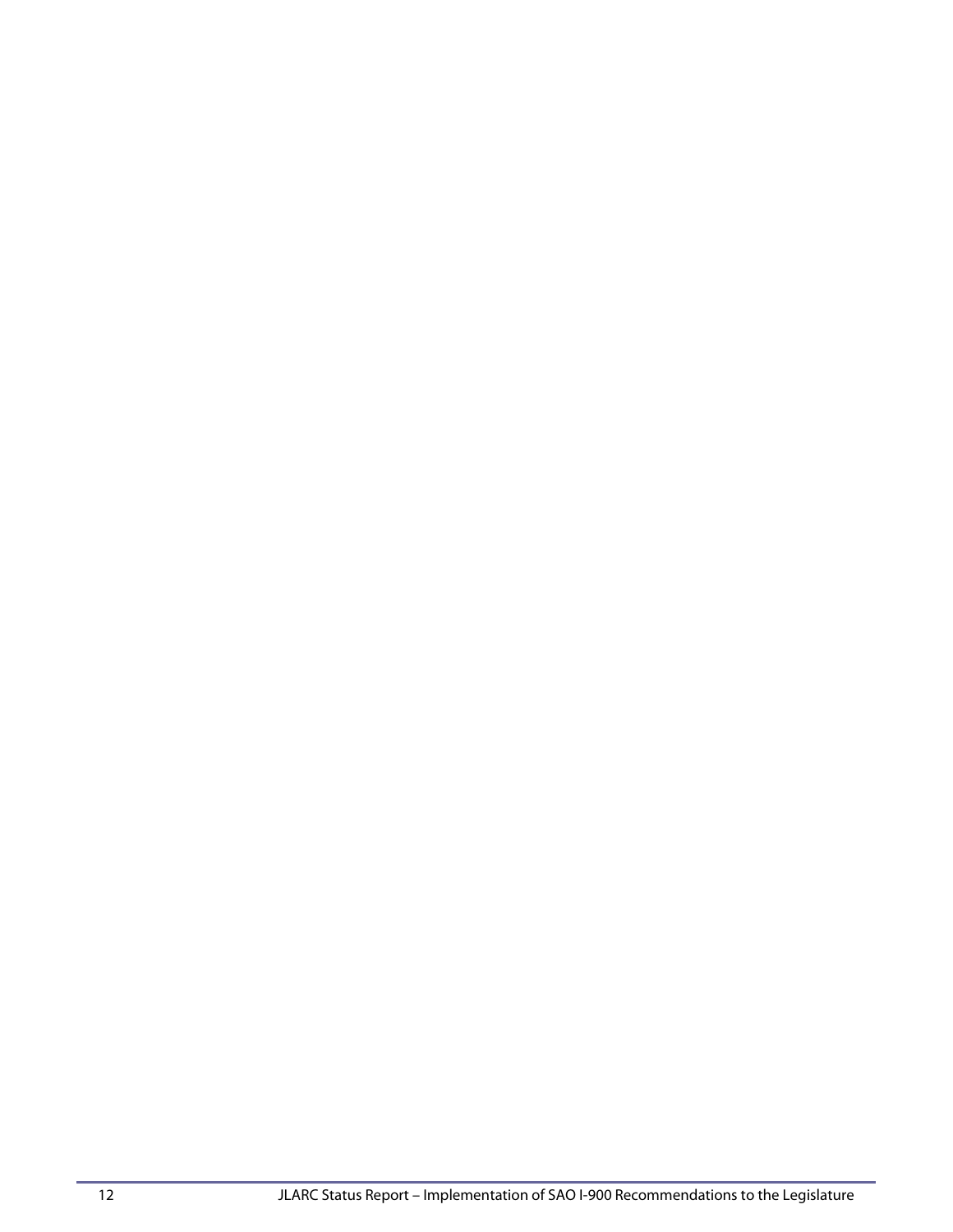## **Washington State Department of Transportation (WSDOT) Washington State Ferries System Released September 4, 2007**

## **About the audit:**

This audit focuses on two audit areas related to the Washington State Ferry System: 1) the functions and activities performed by the ferry system's Maintenance Department, specifically the Eagle Harbor Repair Facility, which bears the main responsibility for vessel maintenance and preservation; and 2) the capacity and efficiency of ferry routes, in order to identify opportunities for cost savings related to fuel and labor. This audit includes two recommendations to the Legislature.

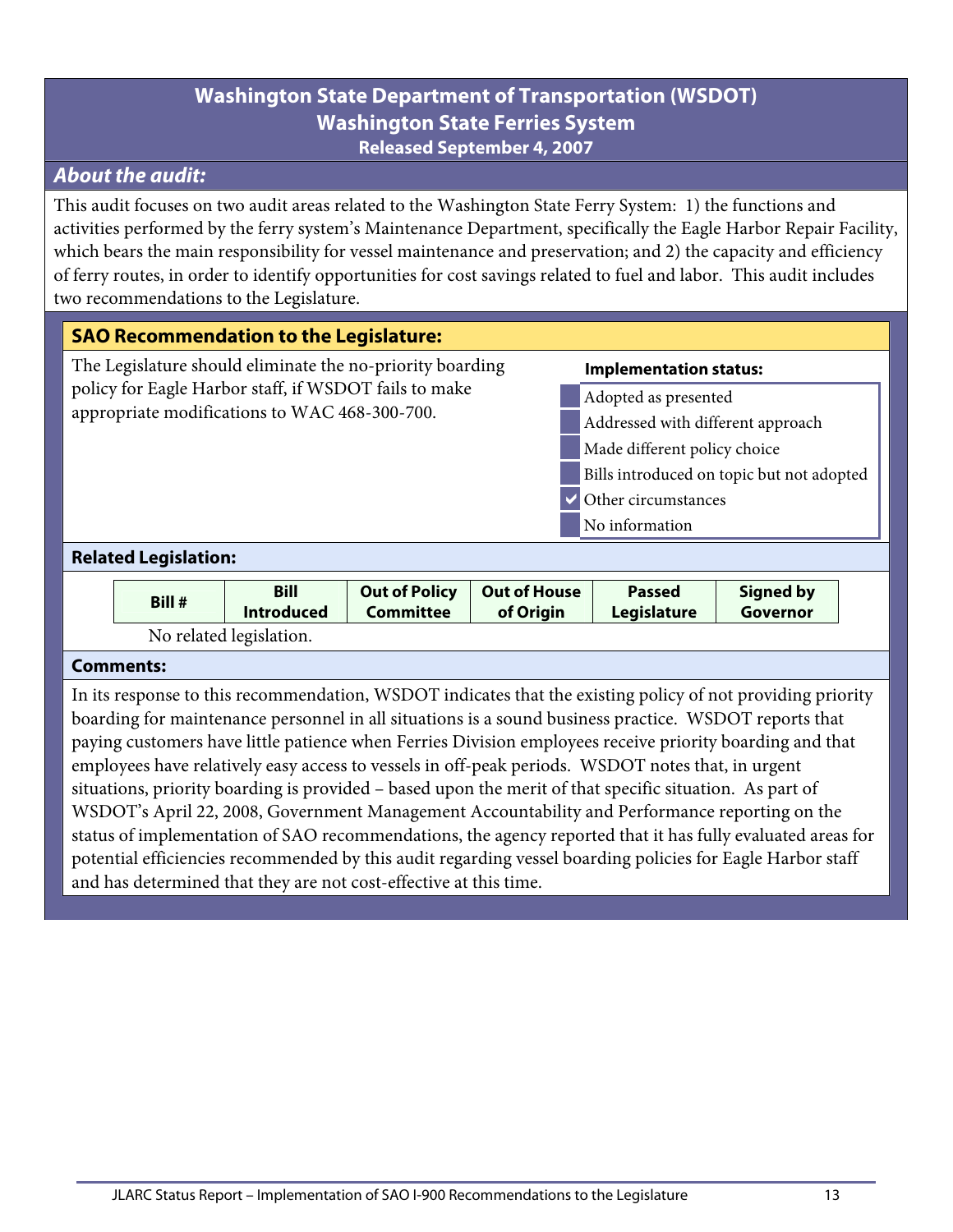## **Washington State Department of Transportation (WSDOT) Washington State Ferries System Released September 4, 2007**

| <b>SAO Recommendation to the Legislature:</b>                                                                                                  |                                           |
|------------------------------------------------------------------------------------------------------------------------------------------------|-------------------------------------------|
| The Legislature should change WSF's service schedule to                                                                                        | <b>Implementation status:</b>             |
| reduce operational losses, if WSF, WSDOT, the Washington<br>State Transportation Commission, and the Governor's Office<br>are unable to do so. | Adopted as presented                      |
|                                                                                                                                                | Addressed with different approach         |
|                                                                                                                                                | Made different policy choice              |
|                                                                                                                                                | Bills introduced on topic but not adopted |
|                                                                                                                                                | Other circumstances                       |
|                                                                                                                                                | No information                            |
|                                                                                                                                                |                                           |

#### **Related Legislation:**

| Bill # | <b>Bill</b>             | <b>Out of Policy</b> | Out of House | <b>Passed</b> | <b>Signed by</b> |
|--------|-------------------------|----------------------|--------------|---------------|------------------|
|        | <b>Introduced</b>       | <b>Committee</b>     | of Origin    | Legislature   | Governor         |
|        | No related legislation. |                      |              |               |                  |

#### **Comments:**

In its response to this recommendation, WSDOT reports that it is engaged with the Legislature as part of Phase II of the Joint Transportation Committee's Ferry Financing Study to develop ways of attracting more ridership to less utilized off-peak sailings. The Department notes that, if successful, this would enable more revenue to be generated by off-peak trips and still maintain necessary connections for off-peak riders.

At the Legislature's direction, the Joint Transportation Committee is conducting a set of ferry financing studies. The JTC completed the first study phase in January 2007, and the Legislature enacted recommendations from this study in budget provisos and ESHB 2358 in 2007. The JTC provided a status report on phase two of the study in December 2007, and the Legislature enacted recommendations from this phase in SSB 6932 in 2008. The next phase of the study is scheduled for completion in January 2009. The JTC review will include a review of WSDOT's revised capital plan for the state ferry system. The December 2007 status report indicates that this revised capital plan will adhere to a revised ridership demand forecast, vehicle level of service standards, operational strategies, and terminal design standards. The capital plan is to be accompanied by a financing plan to sustain future ferry operations and capital requirements.

- $\blacktriangleright$  JLARC I-900 public hearing (9/26/2007);
- ¾ House Transportation Committee work session: Ferry Finance Study Status and summary of findings to date (1/23/2008);
- ¾ Senate Transportation Committee work session: Washington state ferries (1/31/2008);
- $\triangleright$  The Joint Transportation Committee meeting agendas frequently include information on the JTC ferry studies; for example, JTC meetings on 1/10/2008, 3/11/2008, and 4/8/2008.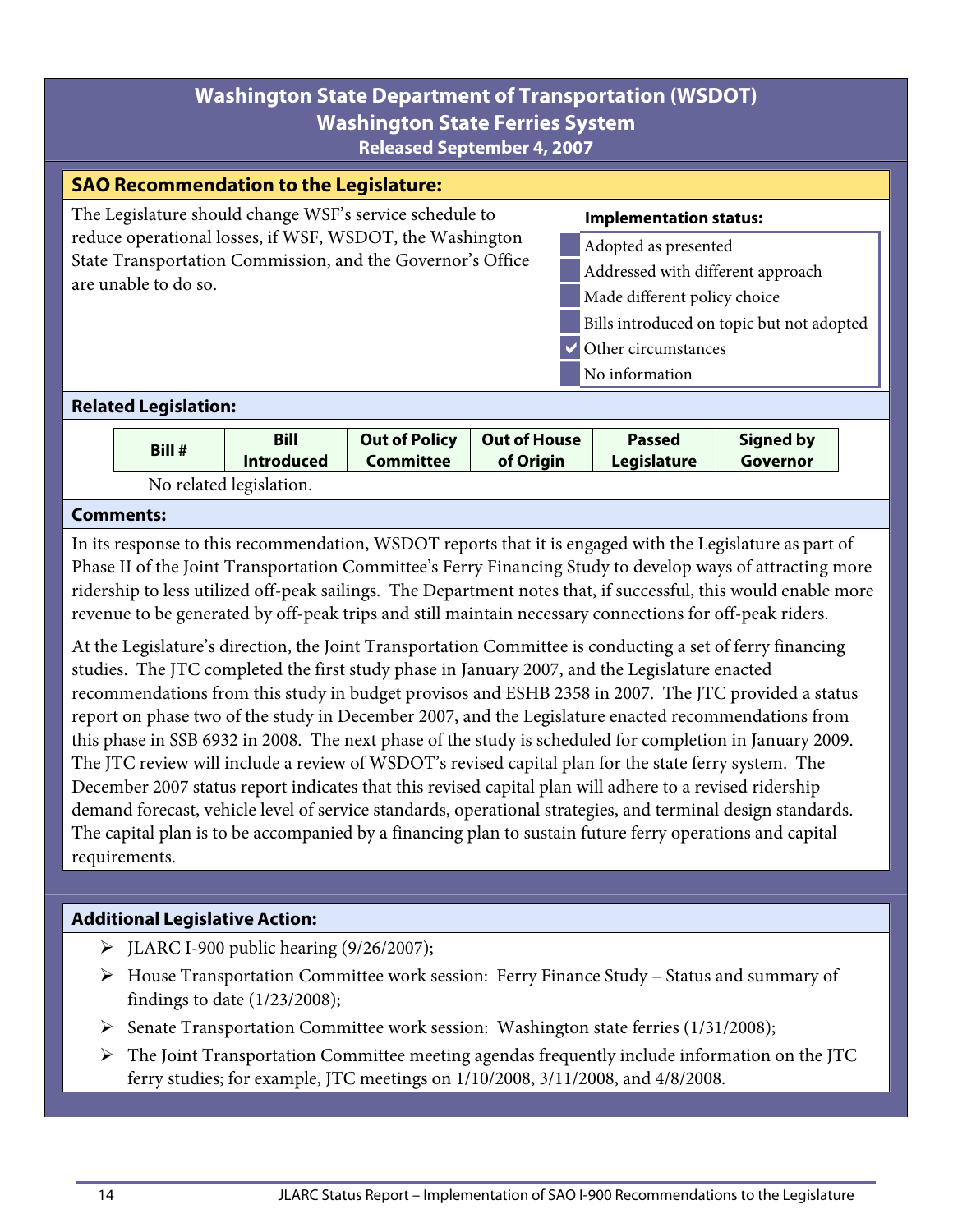## **Educational Service Districts (ESDs) Released September 18, 2007**

## **About the audit:**

This audit addresses the following topics with regard to Educational Service Districts: operations costs; the contracting process and monitoring of contracts; and compliance of operations with statutory authority. The audit also compares Washington ESDs with similar organizations in other states, and examines best practices for providing cost-effective services and programs to school districts. This audit includes four recommendations to the Legislature.

| <b>SAO Recommendation to the Legislature:</b>                                          |                                       |                                                                  |                      |                                  |                                   |                                                                                                                                                                                                                        |  |
|----------------------------------------------------------------------------------------|---------------------------------------|------------------------------------------------------------------|----------------------|----------------------------------|-----------------------------------|------------------------------------------------------------------------------------------------------------------------------------------------------------------------------------------------------------------------|--|
|                                                                                        |                                       | The Legislature should modify Washington Administrative          |                      |                                  | <b>Implementation status:</b>     |                                                                                                                                                                                                                        |  |
|                                                                                        |                                       | Code 180-22-150, so that all ESDs fall within its square mileage |                      | Adopted as presented             |                                   |                                                                                                                                                                                                                        |  |
| requirements.                                                                          |                                       |                                                                  |                      |                                  | Addressed with different approach |                                                                                                                                                                                                                        |  |
|                                                                                        |                                       |                                                                  |                      |                                  | Made different policy choice      |                                                                                                                                                                                                                        |  |
|                                                                                        |                                       |                                                                  |                      |                                  |                                   | Bills introduced on topic but not adopted                                                                                                                                                                              |  |
|                                                                                        |                                       |                                                                  |                      |                                  | Other circumstances               |                                                                                                                                                                                                                        |  |
|                                                                                        |                                       |                                                                  |                      |                                  | No information                    |                                                                                                                                                                                                                        |  |
|                                                                                        | <b>Related Legislation:</b>           |                                                                  |                      |                                  |                                   |                                                                                                                                                                                                                        |  |
| <b>Bill</b><br><b>Out of Policy</b><br>Bill #<br><b>Introduced</b><br><b>Committee</b> |                                       |                                                                  |                      | <b>Out of House</b><br>of Origin | <b>Passed</b><br>Legislature      | <b>Signed by</b><br>Governor                                                                                                                                                                                           |  |
|                                                                                        | Not accomplished through legislation. |                                                                  |                      |                                  |                                   |                                                                                                                                                                                                                        |  |
| <b>Comments:</b>                                                                       |                                       |                                                                  |                      |                                  |                                   |                                                                                                                                                                                                                        |  |
|                                                                                        | state Board of Education.             |                                                                  |                      |                                  |                                   | Note that the Legislature is responsible for making changes to state statute, while agencies are responsible<br>for making changes to administrative rules. This recommendation is more appropriately addressed to the |  |
|                                                                                        |                                       | <b>SAO Recommendation to the Legislature:</b>                    |                      |                                  |                                   |                                                                                                                                                                                                                        |  |
|                                                                                        |                                       | The Legislature should remove ESD Superintendents'               |                      |                                  | <b>Implementation status:</b>     |                                                                                                                                                                                                                        |  |
|                                                                                        |                                       | responsibility from the regulatory functions of RCW              |                      |                                  | Adopted as presented              |                                                                                                                                                                                                                        |  |
|                                                                                        | conduct violations.                   | 28A.310.260 in relation to member school district staff code of  |                      |                                  | Addressed with different approach |                                                                                                                                                                                                                        |  |
|                                                                                        |                                       |                                                                  |                      |                                  | Made different policy choice      |                                                                                                                                                                                                                        |  |
|                                                                                        |                                       |                                                                  |                      |                                  |                                   | Bills introduced on topic but not adopted                                                                                                                                                                              |  |
|                                                                                        |                                       |                                                                  |                      |                                  | Other circumstances               |                                                                                                                                                                                                                        |  |
| No information                                                                         |                                       |                                                                  |                      |                                  |                                   |                                                                                                                                                                                                                        |  |
| <b>Related Legislation:</b>                                                            |                                       |                                                                  |                      |                                  |                                   |                                                                                                                                                                                                                        |  |
|                                                                                        | Bill #                                | <b>Bill</b>                                                      | <b>Out of Policy</b> | <b>Out of House</b>              | <b>Passed</b>                     | <b>Signed by</b>                                                                                                                                                                                                       |  |
|                                                                                        |                                       | <b>Introduced</b>                                                | <b>Committee</b>     | of Origin                        | Legislature                       | Governor                                                                                                                                                                                                               |  |
|                                                                                        |                                       | No related legislation.                                          |                      |                                  |                                   |                                                                                                                                                                                                                        |  |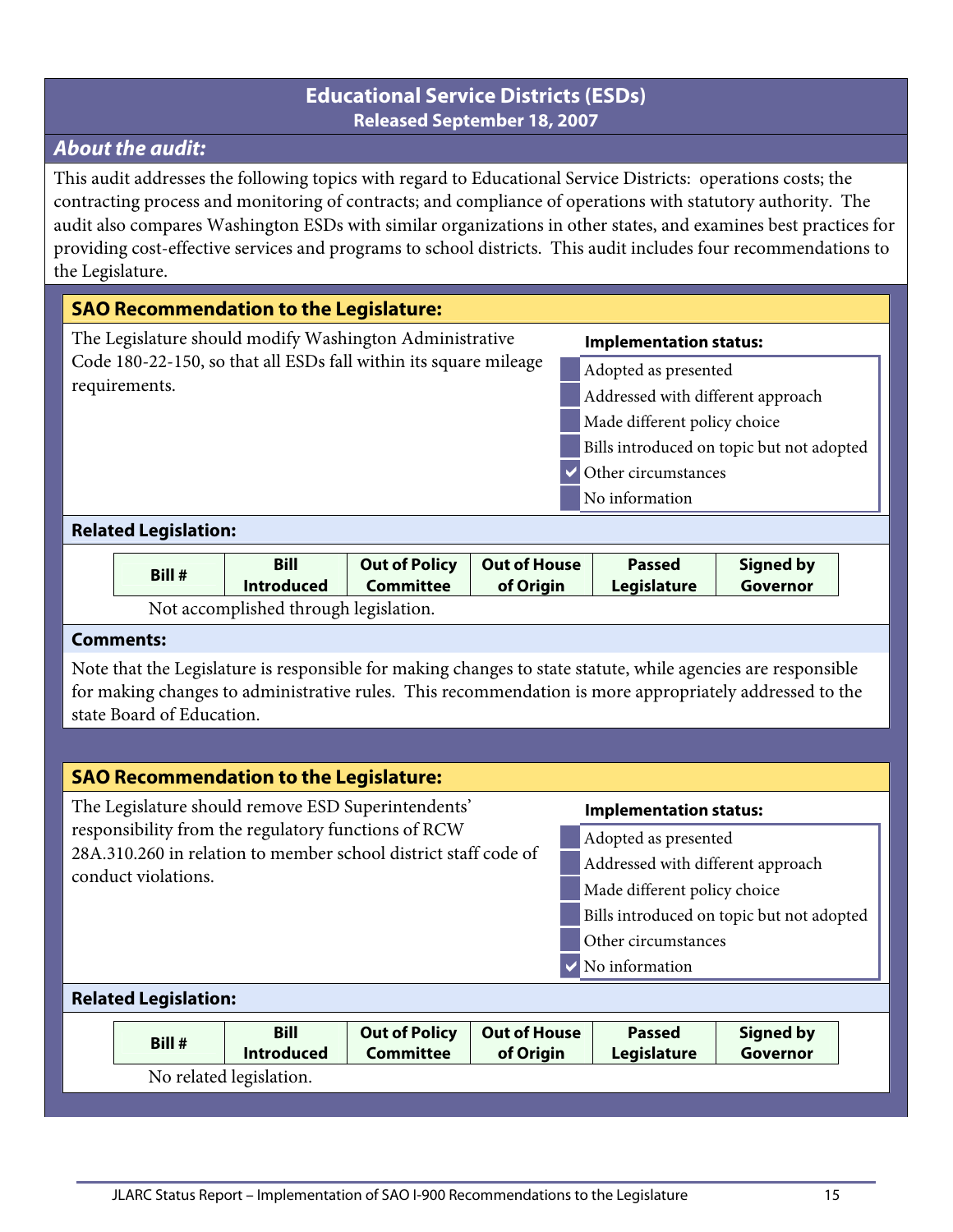#### **Educational Service Districts (ESDs) Released September 18, 2007 SAO Recommendation to the Legislature:**  The Legislature should modify the controlling statutory language to eliminate the Boundary Committees and the ESD Superintendents' role in resolving boundary disputes. **Implementation status:** Adopted as presented Addressed with different approach Made different policy choice Bills introduced on topic but not adopted Other circumstances No information **Related Legislation: Bill # Bill Introduced Out of Policy Committee Out of House of Origin Passed Legislature Signed by Governor**   $2\text{SHB } 2635$   $\checkmark$   $\checkmark$   $\checkmark$   $\checkmark$   $\checkmark$   $\checkmark$   $\checkmark$ **Comments:**  The Legislature examined the process for making changes to school district boundaries in proposed legislation in 2007, through a House Education Committee workgroup in the 2007 interim, and with legislation enacted in 2008. The interim workgroup considered this SAO audit recommendation as part of its November 2007 meeting. The bill enacted makes changes to the process and to the regional committees but does not eliminate the role of the committees and the ESD Superintendents as recommended in the SAO audit. **SAO Recommendation to the Legislature:**  Washington policy-makers should undertake an evaluation or performance audit of the state's special education delivery system in an effort to increase efficiency and use existing **Implementation status:** Adopted as presented

- Made different policy choice
	- Bills introduced on topic but not adopted

Addressed with different approach

- Other circumstances
	- No information

## **Related Legislation:**

| Bill #                                                          | <b>Bill</b>       | <b>Out of Policy</b> | <b>Out of House</b> | <b>Passed</b> | <b>Signed by</b> |  |
|-----------------------------------------------------------------|-------------------|----------------------|---------------------|---------------|------------------|--|
|                                                                 | <b>Introduced</b> | <b>Committee</b>     | of Origin           | Legislature   | Governor         |  |
| Previous legislative mandates for studies on special education. |                   |                      |                     |               |                  |  |

## **Comments:**

infrastructure.

The Legislature recently received studies in this subject area, for example, the K-12 Special Education performance audit conducted by JLARC in 2001 (Report 01-11) and the Special Education Excess Cost Accounting and Reporting Requirements study conducted by JLARC in 2006 (Report 06-3).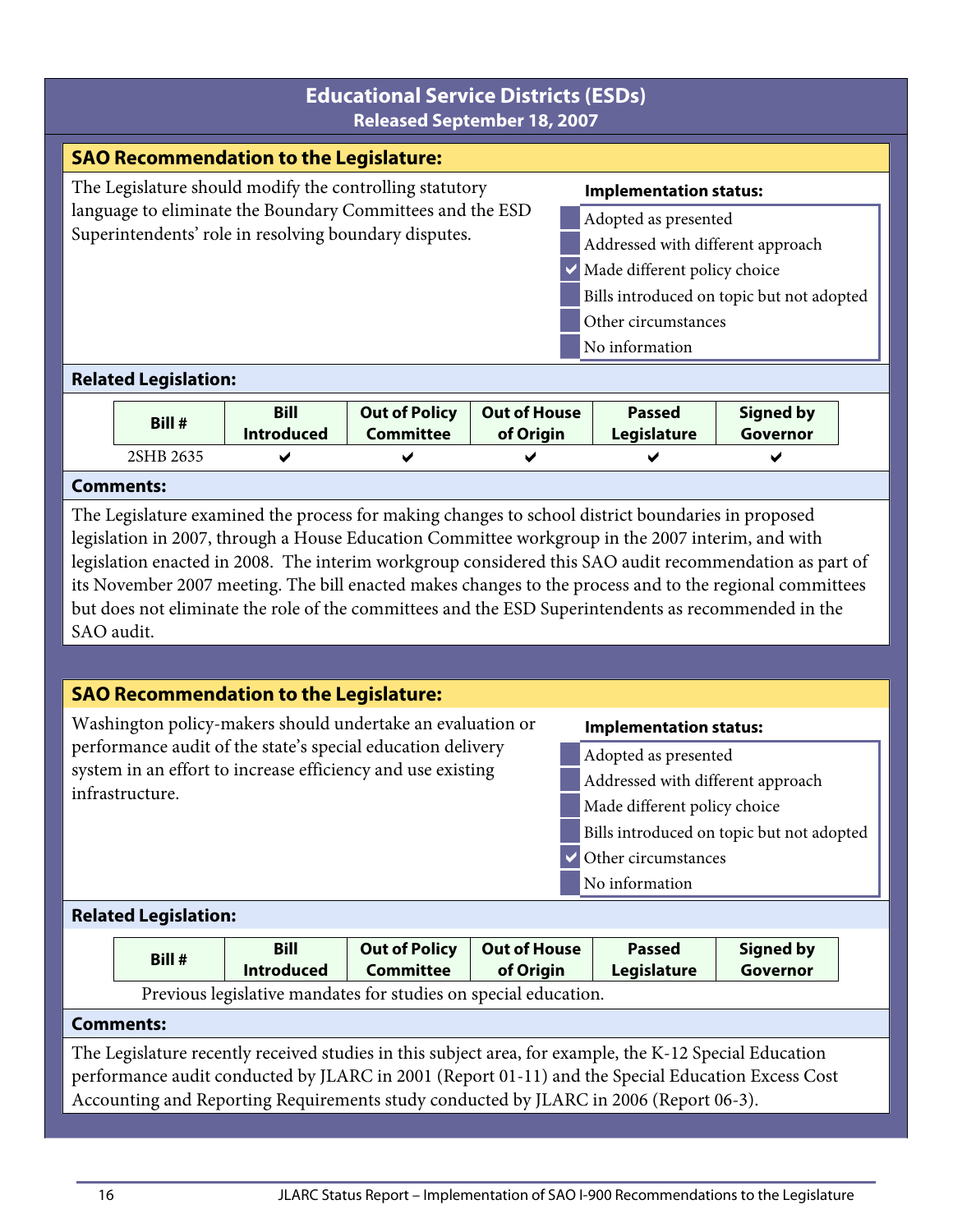## **Educational Service Districts (ESDs) Released September 18, 2007**

- ¾ Audit discussed as part of Senate Education Committee meeting at ESD 112 in Vancouver (9/20/2007);
- ¾ House Appropriations Subcommittee on General Government & Audit Review public hearing: State Auditor's Performance Audit on Educational Service Districts (9/28/07);
- $\blacktriangleright$  JLARC I-900 public hearing (10/22/2007);
- ¾ House Education Committee School District Boundary Workgroup discussion of recommendation on boundary committees and boundary disputes (11/28/2007);
- ¾ House Appropriations Subcommittee on General Government & Audit Review work session: Performance Audit updates (Department of General Administration, Department of Health, Educational Service Districts) 5/22/08;
- ¾ 2SHB 2635 (school districts boundaries and organization) contains a null and void clause. The bill would have been null and void if not specifically referenced in the Supplemental Operating Budget (ESHB 2687). The bill *is* referenced in the budget;
- ¾ The SAO Educational Service District audit includes a recommendation to the ESDs to implement a strategy to receive discounts for telephone services, Internet access, and internal connections from the federal telecommunications discount program known as "E-rate." In the Supplemental Operating Budget (ESHB 2687), the Legislature directs the Office of the Superintendent of Public Instruction (OSPI), in collaboration with the ESDs, to coordinate a system of outreach to school districts not currently maximizing their eligibility for federal E-rate funding through the Schools and Libraries Program administered by the Federal Communications Commission. By December 2008, OSPI is to report to the fiscal committees of the Legislature identifying school districts that were eligible but did not apply for E-rate funding for the last two years and an estimate of the amounts for which they were eligible in those years. The report to the fiscal committees is also to include recommendations for following-up on the findings relative to the E-rate program contained in the SAO Educational Service District performance audit.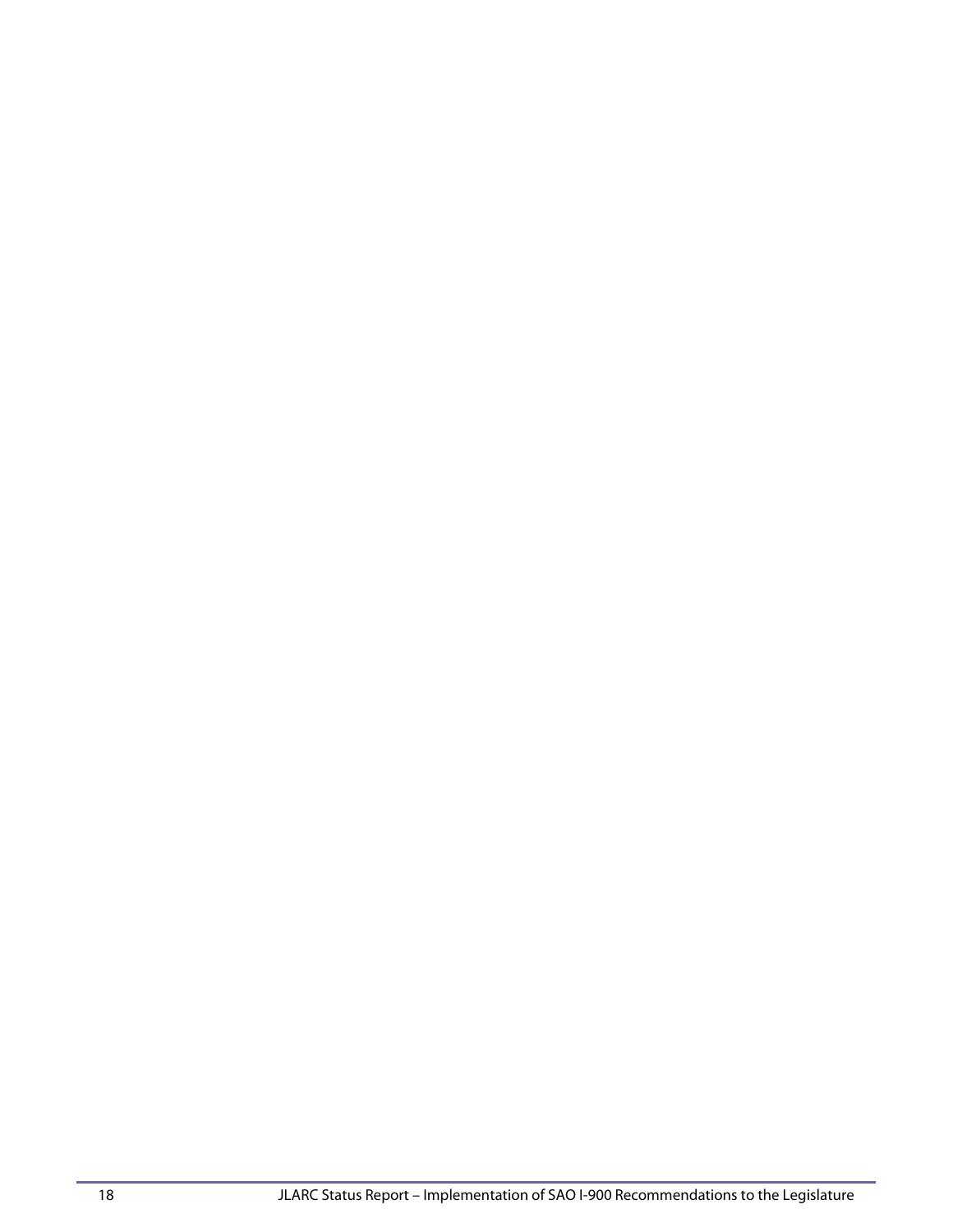## **Sound Transit Link Light Rail Project Released October 4, 2007**

## **About the audit:**

This audit examines whether Sound Transit is effectively planning, designing, and managing its Link Light Rail Project. This audit includes one recommendation to the Legislature.

| <b>SAO Recommendation to the Legislature:</b>                                                                                                                                                                                                  |                                       |                                                   |                                                                       |                                  |                                     |                                                                                             |  |
|------------------------------------------------------------------------------------------------------------------------------------------------------------------------------------------------------------------------------------------------|---------------------------------------|---------------------------------------------------|-----------------------------------------------------------------------|----------------------------------|-------------------------------------|---------------------------------------------------------------------------------------------|--|
|                                                                                                                                                                                                                                                |                                       | The Legislature should modify current contracting |                                                                       | <b>Implementation status:</b>    |                                     |                                                                                             |  |
| requirements to allow performance-based contracting as<br>appropriate.                                                                                                                                                                         |                                       |                                                   |                                                                       |                                  | Adopted as presented                |                                                                                             |  |
|                                                                                                                                                                                                                                                |                                       |                                                   |                                                                       |                                  | Addressed with different approach   |                                                                                             |  |
|                                                                                                                                                                                                                                                |                                       |                                                   |                                                                       |                                  | Made different policy choice        |                                                                                             |  |
|                                                                                                                                                                                                                                                |                                       |                                                   |                                                                       |                                  |                                     | Bills introduced on topic but not adopted                                                   |  |
|                                                                                                                                                                                                                                                |                                       |                                                   |                                                                       |                                  | Other circumstances                 |                                                                                             |  |
|                                                                                                                                                                                                                                                |                                       |                                                   |                                                                       |                                  | No information                      |                                                                                             |  |
|                                                                                                                                                                                                                                                | <b>Related Legislation:</b>           |                                                   |                                                                       |                                  |                                     |                                                                                             |  |
|                                                                                                                                                                                                                                                | Bill #                                | <b>Bill</b><br><b>Introduced</b>                  | <b>Out of Policy</b><br><b>Committee</b>                              | <b>Out of House</b><br>of Origin | <b>Passed</b><br><b>Legislature</b> | <b>Signed by</b><br>Governor                                                                |  |
|                                                                                                                                                                                                                                                |                                       | No related legislation.                           |                                                                       |                                  |                                     |                                                                                             |  |
|                                                                                                                                                                                                                                                | <b>Comments:</b>                      |                                                   |                                                                       |                                  |                                     |                                                                                             |  |
| In its response to this recommendation, Sound Transit reports that, pursuant to its enabling statute RCW<br>81.112.070, Sound Transit already has the authority to use various project delivery methods, including<br>negotiated procurements. |                                       |                                                   |                                                                       |                                  |                                     |                                                                                             |  |
|                                                                                                                                                                                                                                                |                                       |                                                   |                                                                       |                                  |                                     |                                                                                             |  |
|                                                                                                                                                                                                                                                | <b>Additional Legislative Action:</b> |                                                   |                                                                       |                                  |                                     |                                                                                             |  |
| ➤                                                                                                                                                                                                                                              |                                       | JLARC I-900 public hearing (10/22/2007);          |                                                                       |                                  |                                     |                                                                                             |  |
| House Transportation Committee work session: Sound Transit update (1/16/2008);<br>➤                                                                                                                                                            |                                       |                                                   |                                                                       |                                  |                                     |                                                                                             |  |
| ➤                                                                                                                                                                                                                                              |                                       |                                                   | and Coordination - Sound Transit, WSDOT, and King County (5/13/2008). |                                  |                                     | Joint Transportation Committee meeting: Agenda items included Sound Transit Planning Update |  |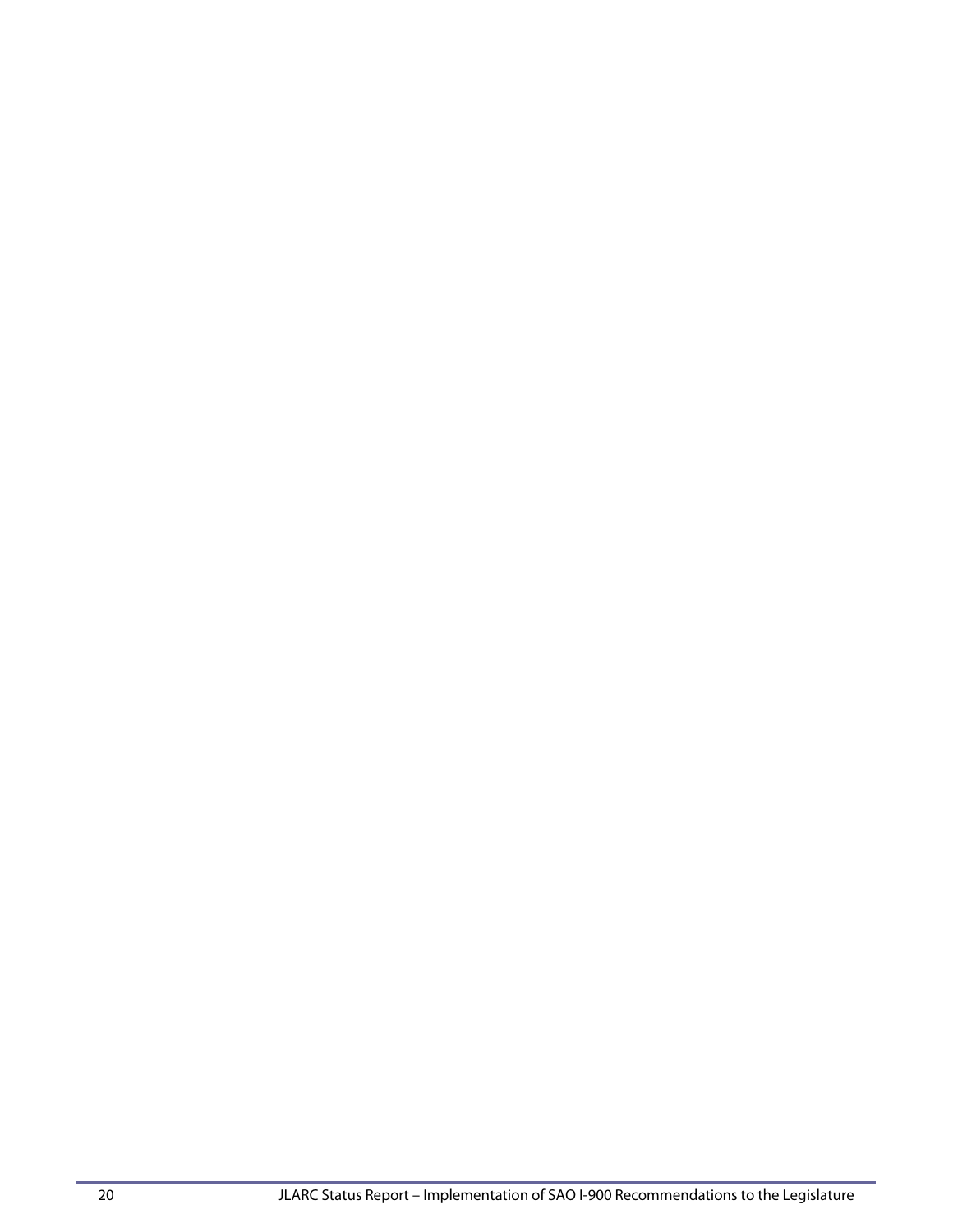## **About the audit:**

This audit examines 1) the effectiveness of WSDOT's current highway investments and infrastructure utilizations given current and projected highway user volume over the next five years; and 2) the financial and non-financial costs of any recommended improvements over the next five years. The audit evaluates how current highway investments and infrastructure and possible highway investments and infrastructure can: minimize congestion for the greatest possible majority of highway users; maximize vehicle throughput; and maximize highway user throughput. This audit includes four recommendations to the Legislature.

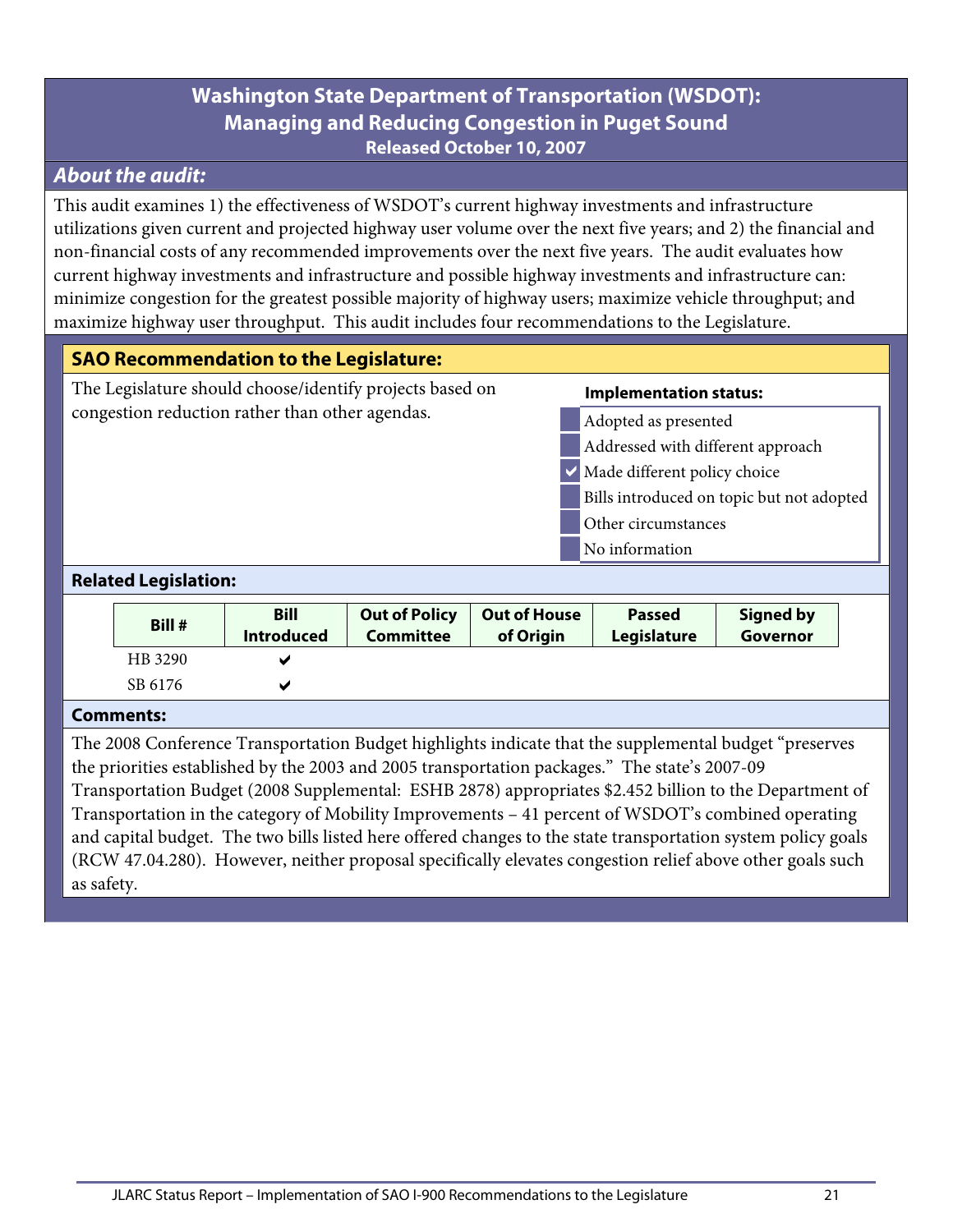| <b>SAO Recommendation to the Legislature:</b>                                 |                                           |
|-------------------------------------------------------------------------------|-------------------------------------------|
| The Legislature should implement new legislation to facilitate                | <b>Implementation status:</b>             |
| the expansion of road pricing should WSDOT's HOT lane<br>pilot be successful. | Adopted as presented                      |
|                                                                               | Addressed with different approach         |
|                                                                               | Made different policy choice              |
|                                                                               | Bills introduced on topic but not adopted |
|                                                                               | Other circumstances                       |
|                                                                               | No information                            |
| <b>Related Legislation:</b>                                                   |                                           |

| Bill #           | <b>Bill</b><br><b>Introduced</b> | <b>Out of Policy</b><br><b>Committee</b> | <b>Out of House</b><br>of Origin | <b>Passed</b><br>Legislature | <b>Signed by</b><br>Governor |
|------------------|----------------------------------|------------------------------------------|----------------------------------|------------------------------|------------------------------|
| E2SHB 1773       | м                                |                                          |                                  | ✔                            | v                            |
| <b>ESHB 3096</b> |                                  |                                          |                                  | ✔                            | v                            |
| SSB 6355         |                                  |                                          |                                  |                              |                              |

#### **Comments:**

(1) The SR-167 High Occupancy Toll (HOT) lane pilot project began operation in Spring 2008. It is too early to know at this time if the project is successful. (2) The Office of Financial Management noted in its audit response that the 2008 Legislature was expected to adopt a comprehensive tolling policy bill. The Legislature has done so with the passage of E2SHB 1773. In this legislation, the Legislature declares it is the policy of the state to use tolling to provide a source of transportation funding and to encourage effective use of the transportation system. The bill also designates the Legislature as the entity with the authority to impose tolls on an eligible toll facility, unless that authority is otherwise delegated. In the future, the Legislature may choose to retain the SR-167 project and consider other toll projects as it deems appropriate. The tolling-related provisions of ESHB 3096 are specific to the State Highway 520 bridge and the Interstate 90 floating bridge.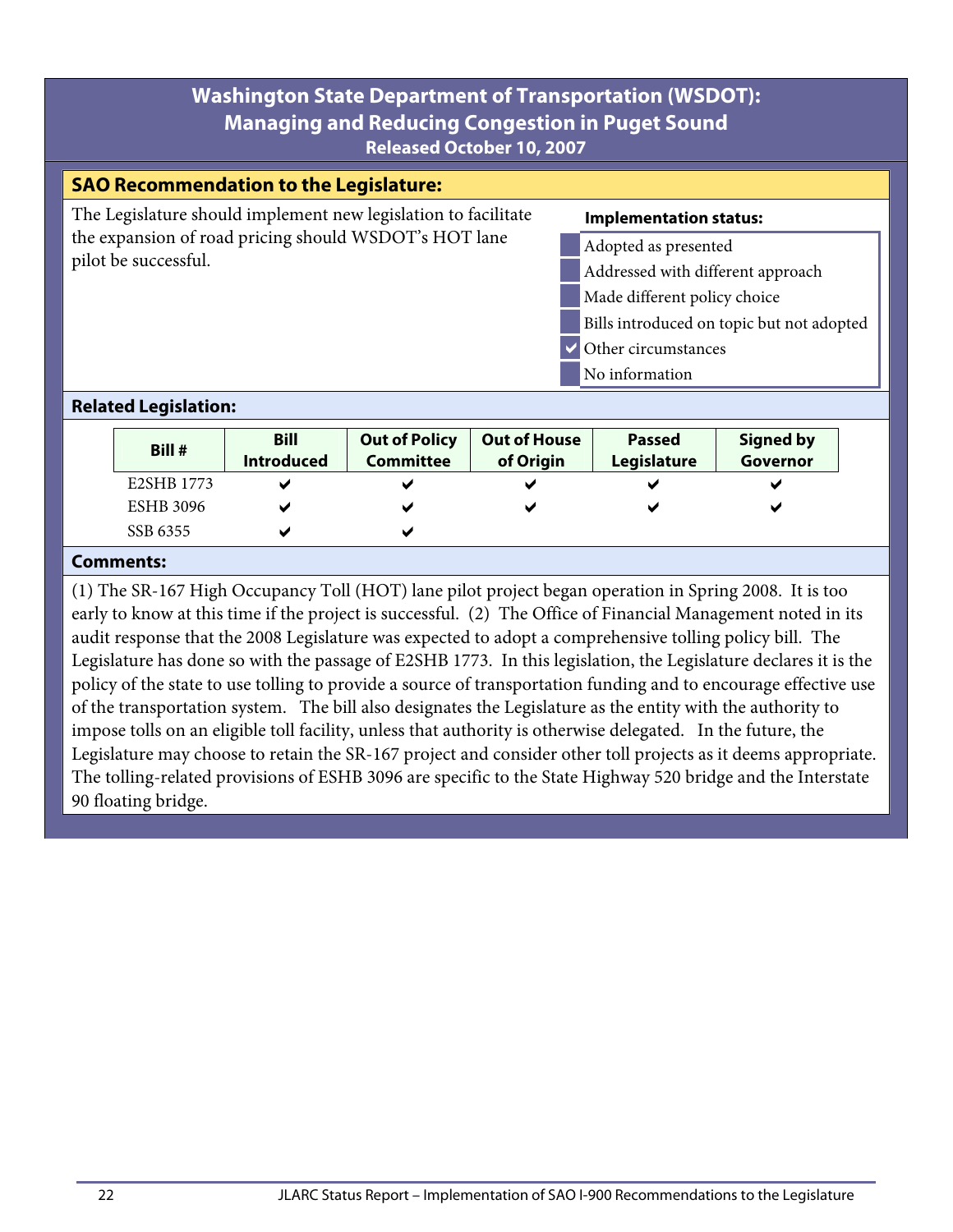| $ncicased$ october 10, 2007                                                                                                                                                                                                                                                                                                                                                                                                                                                |                                                                                                                                                    |                                               |                                          |                                  |                              |                              |  |  |  |
|----------------------------------------------------------------------------------------------------------------------------------------------------------------------------------------------------------------------------------------------------------------------------------------------------------------------------------------------------------------------------------------------------------------------------------------------------------------------------|----------------------------------------------------------------------------------------------------------------------------------------------------|-----------------------------------------------|------------------------------------------|----------------------------------|------------------------------|------------------------------|--|--|--|
|                                                                                                                                                                                                                                                                                                                                                                                                                                                                            |                                                                                                                                                    | <b>SAO Recommendation to the Legislature:</b> |                                          |                                  |                              |                              |  |  |  |
| The Legislature should empower a single body – either<br><b>Implementation status:</b><br>WSDOT or a new regional transportation entity for the Puget<br>Adopted as presented<br>Sound Region – to allow for a more integrated approach to<br>Addressed with different approach<br>planning for congestion reduction.<br>Made different policy choice<br>Bills introduced on topic but not adopted<br>Other circumstances<br>No information<br><b>Related Legislation:</b> |                                                                                                                                                    |                                               |                                          |                                  |                              |                              |  |  |  |
|                                                                                                                                                                                                                                                                                                                                                                                                                                                                            |                                                                                                                                                    |                                               |                                          |                                  |                              |                              |  |  |  |
|                                                                                                                                                                                                                                                                                                                                                                                                                                                                            | <b>Bill</b><br>Bill #                                                                                                                              | <b>Introduced</b>                             | <b>Out of Policy</b><br><b>Committee</b> | <b>Out of House</b><br>of Origin | <b>Passed</b><br>Legislature | <b>Signed by</b><br>Governor |  |  |  |
|                                                                                                                                                                                                                                                                                                                                                                                                                                                                            | HB 3311                                                                                                                                            |                                               |                                          |                                  |                              |                              |  |  |  |
|                                                                                                                                                                                                                                                                                                                                                                                                                                                                            | <b>ESSB 6771</b>                                                                                                                                   |                                               |                                          |                                  |                              |                              |  |  |  |
|                                                                                                                                                                                                                                                                                                                                                                                                                                                                            | SB 6772                                                                                                                                            |                                               |                                          |                                  |                              |                              |  |  |  |
|                                                                                                                                                                                                                                                                                                                                                                                                                                                                            | <b>Comments:</b>                                                                                                                                   |                                               |                                          |                                  |                              |                              |  |  |  |
|                                                                                                                                                                                                                                                                                                                                                                                                                                                                            | The Legislature explored this concept with legislation in 2008 as it has in previous sessions; however, the<br>bills did not pass the Legislature. |                                               |                                          |                                  |                              |                              |  |  |  |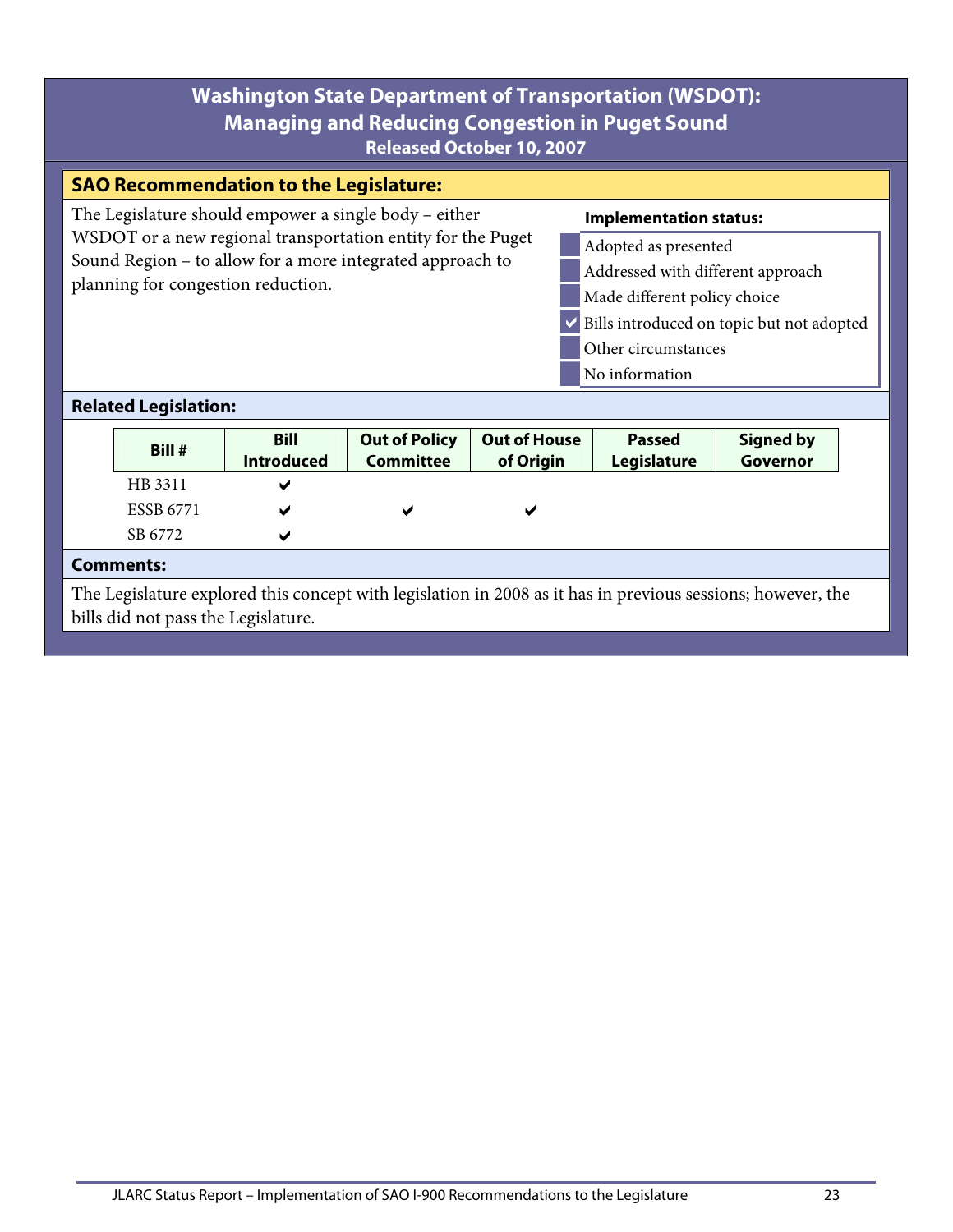## **Washington State Department of Transportation (WSDOT): Managing and Reducing Congestion in Puget Sound Released October 10, 2007 SAO Recommendation to the Legislature:**  The Legislature should review whether new legislation is required for public private partnerships for transportation infrastructure and implement any necessary changes. **Implementation status:** Adopted as presented Addressed with different approach Made different policy choice Bills introduced on topic but not adopted Other circumstances No information **Related Legislation:**

| Bill #                  | Bill              | <b>Out of Policy</b> | Out of House | <b>Passed</b> | <b>Signed by</b> |  |
|-------------------------|-------------------|----------------------|--------------|---------------|------------------|--|
|                         | <b>Introduced</b> | Committee            | of Origin    | Legislature   | Governor         |  |
| No related legislation. |                   |                      |              |               |                  |  |

#### **Comments:**

The State Auditor report indicates that Washington has not taken advantage of private sector financing options. The discussion in the report focuses on toll-based initiatives but also mentions a few other options. In its response to this recommendation, WSDOT indicates that it does not believe changes in the public/private partnership law are required to continue exploring toll-based or concession-based private financing options on a case-by-case basis. In a January 2007 report to the Legislature and Governor, the Transportation Commission does suggest some statutory changes to the Transportation Innovative Partnership Program. As mentioned in the comment on the HOT lane pilot project, E2SHB 1773 enacted in 2008 designates the Legislature as the entity with the authority to impose tolls on an eligible toll facility, unless that authority is otherwise delegated.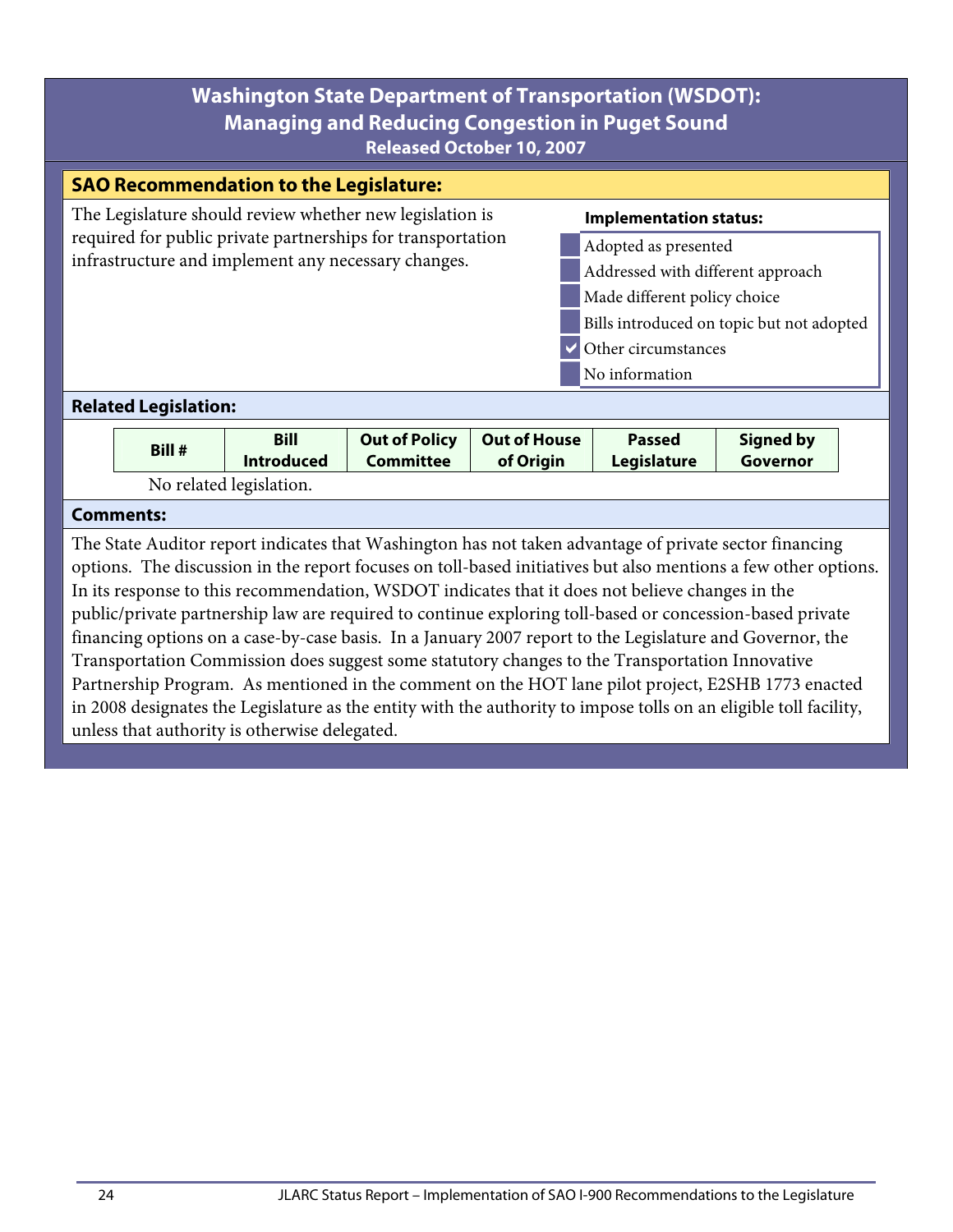- $\blacktriangleright$  JLARC I-900 public hearing (10/22/2007);
- ¾ House Transportation Committee work session: Tolling 101 (1/16/2008);
- ¾ Senate Transportation Committee work session: Concepts, coordination, and considerations of tolling (1/17/2008);
- ¾ House Transportation Committee work session: Congestion relief (1/31/2008);
- ¾ Senate Transportation Committee work session: Topics included Office of Financial Management (OFM) Attainment Report; WSDOT state audits review, and WSDOT report on I-5 pavement reconstruction and operational improvements projects (2/4/2008). The OFM Attainment Report provides a high-level assessment of the performance of the overall transportation system and of the state's progress in achieving the transportation goals established by the Legislature in 2007: Safety; Preservation; Mobility (includes congestion); Environment; and Stewardship;
- ¾ Joint Transportation Committee meeting agenda: SR 167 High Occupancy Toll (HOT) Lanes (4/8/2008);
- ¾ Joint Transportation Committee meeting agenda: SR 520 Mediation, High Capacity Transit, Tolling Implementation Committee, and Urban Partnership (5/13/2008).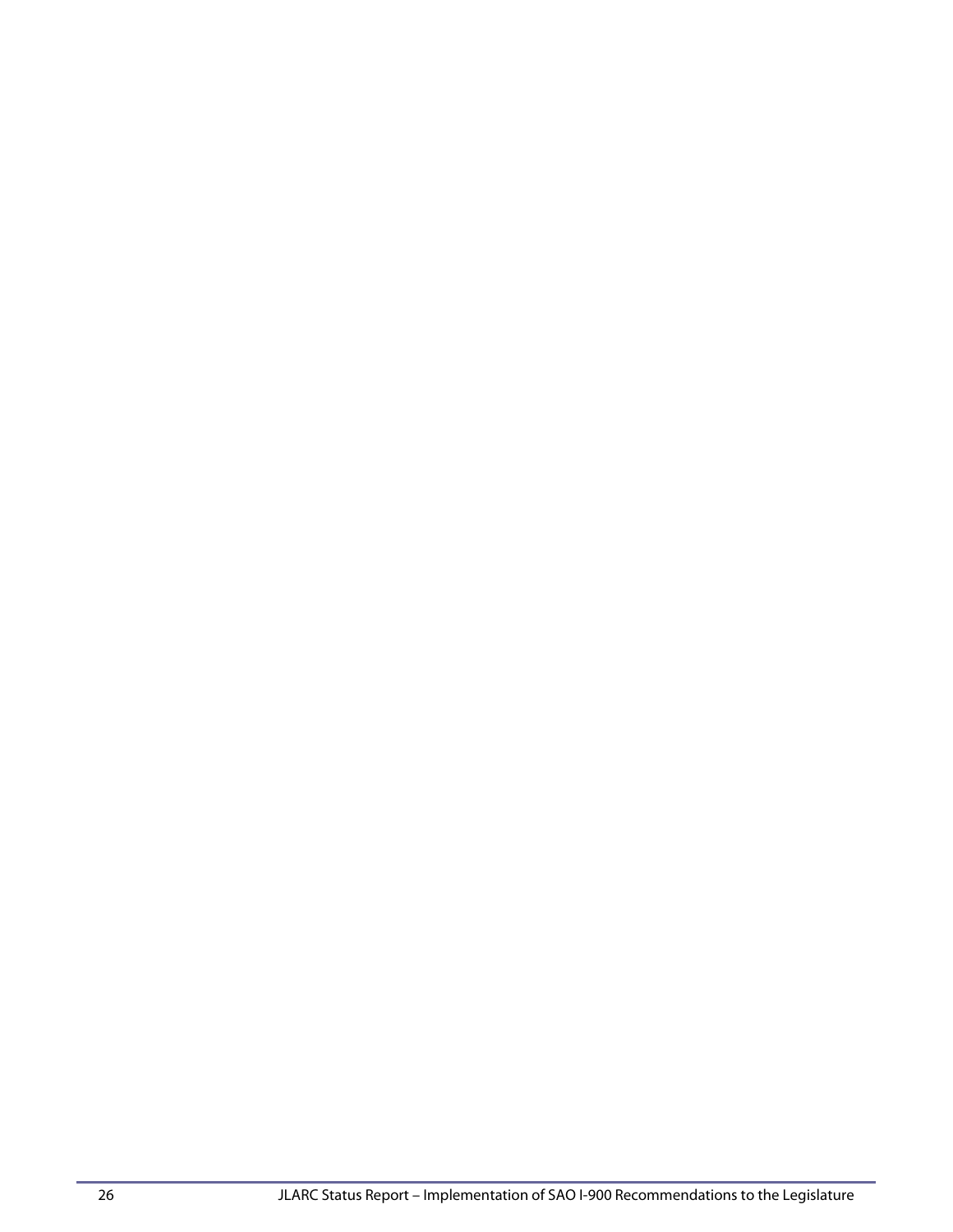## **Washington State Department of Transportation (WSDOT): Administration and Overhead Released November 15, 2007**

## **About the audit:**

This audit focuses on six operational areas within the Department of Transportation: 1) Human Resources; 2) expenditure accounting; 3) payroll; 4) cash receipts; 5) internal audit; and 6) ONE-DOT. ONE-DOT discusses more fully integrating the business functions of the ferry system into those of the Department. This audit includes two recommendations to the Legislature.

#### **SAO Recommendation to the Legislature:**  The Legislature should change the current payroll structure to include 26 annual pay periods and should eliminate midperiod personnel changes by allowing changes only at the beginning of a pay period. **Implementation status:** Adopted as presented Addressed with different approach Made different policy choice Bills introduced on topic but not adopted Other circumstances No information **Related Legislation: Bill # Bill Introduced Out of Policy Committee Out of House of Origin Passed Legislature Signed by Governor**  No related legislation. **SAO Recommendation to the Legislature:**  The Legislature should change WSDOT's internal audit reporting structure. **Implementation status:** Adopted as presented Addressed with different approach Made different policy choice Bills introduced on topic but not adopted Other circumstances No information **Related Legislation: Bill # Bill Introduced Out of Policy Committee Out of House of Origin Passed Legislature Signed by Governor**  No related legislation.

#### **Comments:**

In the main text of the audit, this recommendation is directed to WSDOT. However, in Appendix D, the audit report identifies this as a recommendation for legislative action. In response to this recommendation, WSDOT and the Office of Financial Management indicated that they will convene a work group to explore alternate reporting structures, with completion by June 2008.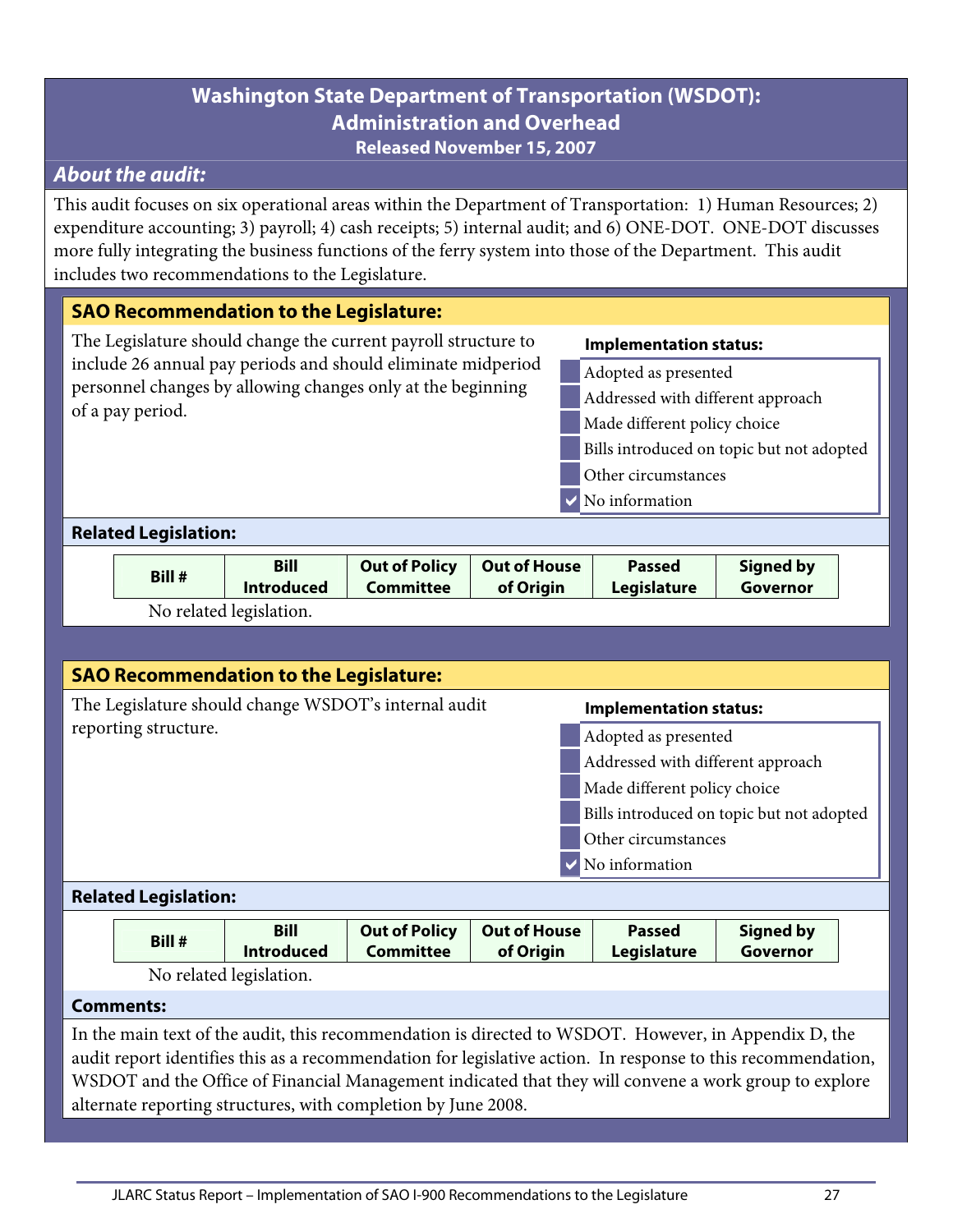## **Washington State Department of Transportation (WSDOT): Administration and Overhead Released November 15, 2007**

- $\blacktriangleright$  JLARC I-900 public hearing (12/5/2007);
- ¾ As part of its work on adoption of the 2008 Supplemental Transportation Budget (ESHB 2878), the House considered adoption of amendment #1308. The amendment directed the Department of Transportation to implement all recommendations identified by the State Auditor in this report, then provided that all cost savings achieved from implementing these recommendations must be directed to fund a specific project on Highway 2. The amendment failed.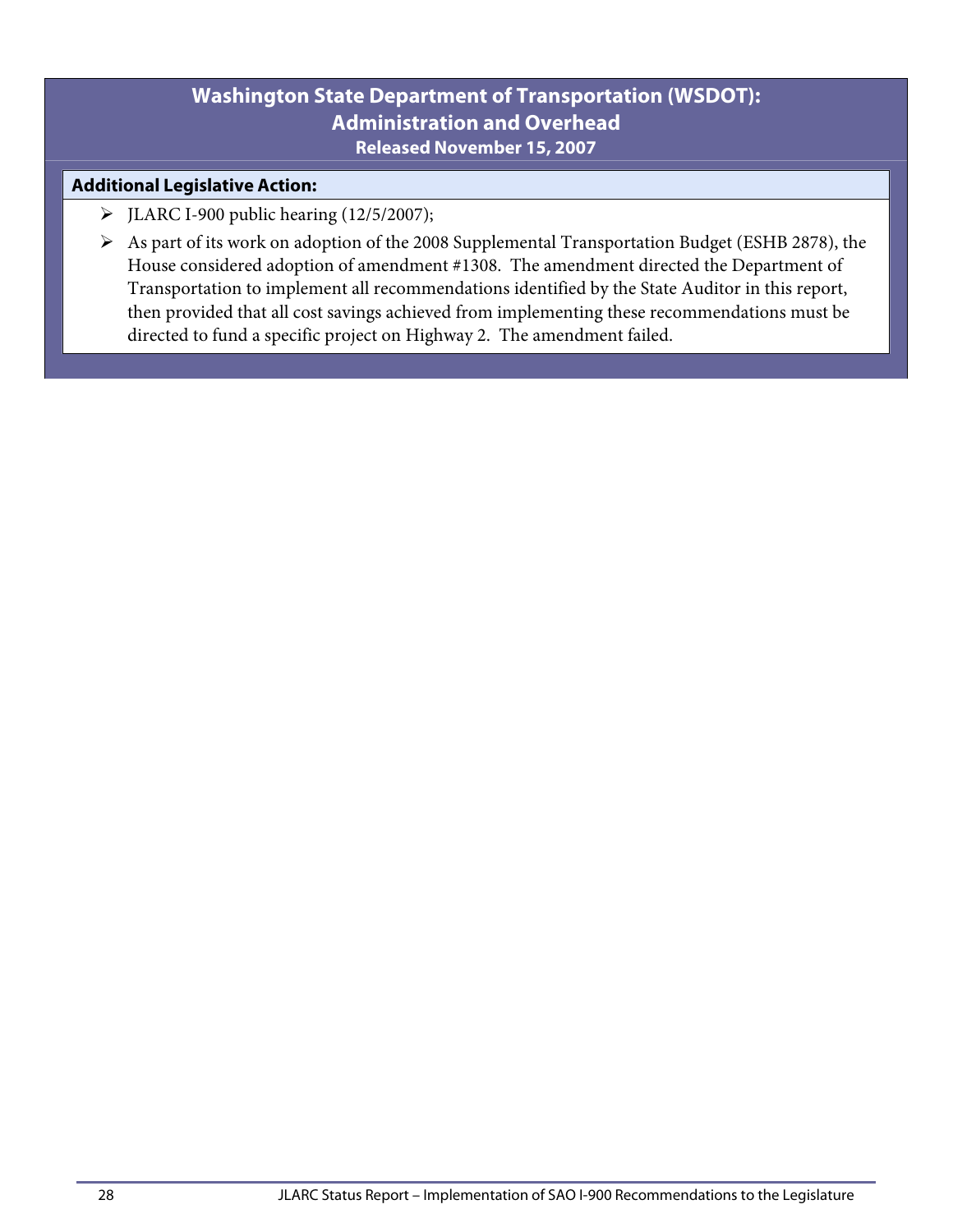## **About the audit:**

The objectives of this audit are 1) to determine if the Port of Seattle effectively planned, designed, and managed its construction projects, including its Third Runway Project, in order to a) minimize all costs associated with its construction projects, including but not limited to engineering, land acquisition, environmental review, permitting, and construction; and b) minimize unnecessary change orders and delays that result in extra costs; and 2) if not, determine the resulting costs and what can be done to reduce them. This audit includes two recommendations to the Legislature. The discussion below of the first of these recommendations is divided into five parts, as the overall recommendation advised changes to five specific statutes.

## **SAO Five-Part Recommendation to the Legislature:**

The Legislature should clarify the RCW with respect to competition required in procurements that result in expenditures of public funds. With respect to competition requirements in general, if it has been the intent of the Legislature that state and municipal governments should not have wide latitude to award sole source contracts for goods and services, the Legislature should revise the **five specific statutes** listed below. Alternatively, if it has been the intent of the Legislature that state and municipal governments should have wide latitude to award sole-source contracts for goods and services, the Legislature should reevaluate that position and enact new (or clarify existing) statutes requiring competition for the procurement of goods and services – including consulting and other services (including Architectural/Engineering services).

## **SAO Recommendation to the Legislature (Part 1 of 5):**

*Contracts for labor and material* – Revise RCW 53.08.120 to make clear that its competition requirements apply to consulting and other services (except for contracts for Architectural/Engineering services, which are governed by the modified competition requirements in Chapter 39.80 RCW).

#### **Implementation status:**

- Adopted as presented
- $\vee$  Addressed with different approach
- Made different policy choice
- Bills introduced on topic but not adopted
- Other circumstances
- No information

| <b>Bill</b><br><b>Introduced</b> | <b>Out of Policy</b><br><b>Committee</b> | <b>Out of House</b><br>of Origin | <b>Passed</b><br>Legislature | <b>Signed by</b><br>Governor |
|----------------------------------|------------------------------------------|----------------------------------|------------------------------|------------------------------|
| ✔                                |                                          |                                  |                              |                              |
| ✔                                |                                          |                                  |                              |                              |
| ✔                                | ✔                                        | ✔                                | ✔                            | ✔                            |
| ✔                                | ✔                                        | ✔                                |                              |                              |
|                                  |                                          |                                  |                              |                              |

#### **Comments:**

2SHB 3274 amends RCW 53.08.120 to provide that all contracts for work meeting the definition of "public work" in RCW 39.04.010(4), the estimated cost of which exceeds \$200,000, must be awarded using a competitive bid process. The legislation also creates a new chapter in Title 53 (Port Districts) directing a policy of open competition for personal service contracts entered into by port districts. The definition of "personal service" in this new chapter includes professional or technical expertise provided by a consultant to accomplish a specific study, project, task, or other work statement (distinct from the public works or purchased services statutes).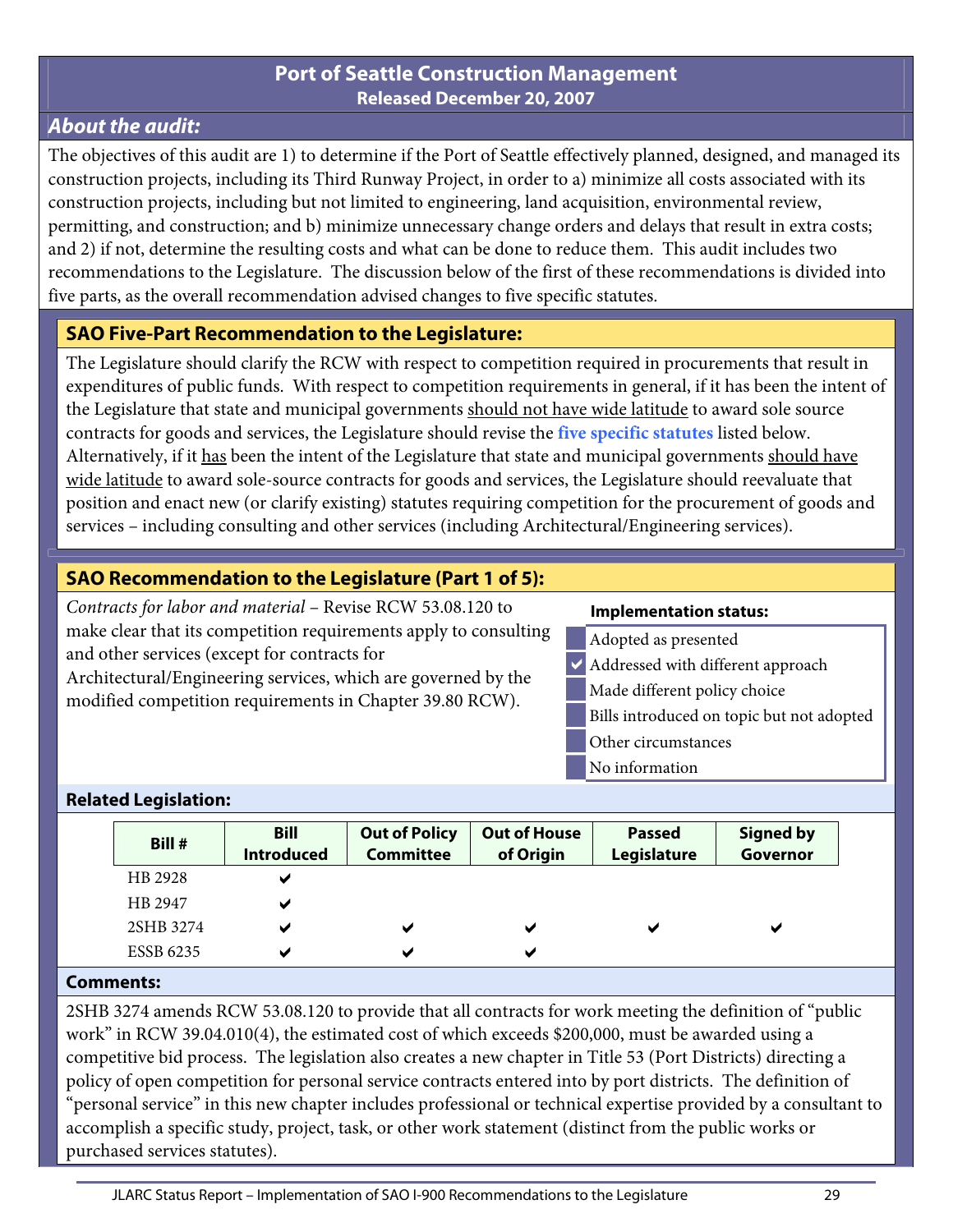## **SAO Recommendation to the Legislature (Part 2 of 5):**

*Purchase contract process* – Revise RCW 39.04.190 to make it clear that port district purchases of consulting and other services (except for contracts for Architectural/Engineering services, which are governed by the modified competition requirements in Chapter 39.80 RCW) are not exempt from that section's requirements "to assure that a competitive price is established and for awarding the contracts for the purchase of any materials, equipment, supplies, or services to the lowest responsible bidder."

#### **Implementation status:**

- Adopted as presented
- $\vee$  Addressed with different approach
	- Made different policy choice
	- Bills introduced on topic but not adopted
	- Other circumstances
	- No information

#### **Related Legislation:**

| <b>Bill</b><br><b>Introduced</b> | <b>Out of Policy</b><br><b>Committee</b> | <b>Out of House</b><br>of Origin | <b>Passed</b><br>Legislature | <b>Signed by</b><br>Governor |
|----------------------------------|------------------------------------------|----------------------------------|------------------------------|------------------------------|
| ✔                                |                                          |                                  |                              |                              |
| ✔                                |                                          |                                  |                              |                              |
| ✔                                | ✔                                        | ✔                                | ✔                            | ✔                            |
| ✔                                | ✔                                        | ✔                                |                              |                              |
|                                  |                                          |                                  |                              |                              |

#### **Comments:**

The original version of SB 6235 amends RCW 39.04.190. Later versions and other bills approached the concept of competitive pricing for port district consulting and other services by amending different statutes or by creating new sections of law. 2SHB 3274 creates a new chapter in Title 53 (Port Districts) directing a policy of open competition for personal service contracts entered into by port districts.

## **SAO Recommendation to the Legislature (Part 3 of 5):**

*Contracts requiring competitive bidding – Violations by municipal officer – Penalties* – Revise RCW 39.30.020 to make clear it applies to the procurement of consulting and other services (including Architectural/Engineering services).

#### **Implementation status:**

- $\vee$  Adopted as presented
- Addressed with different approach
- Made different policy choice
- Bills introduced on topic but not adopted
- Other circumstances
- No information

#### **Related Legislation:**

| Bill #           | <b>Bill</b><br><b>Introduced</b> | <b>Out of Policy</b><br><b>Committee</b> | <b>Out of House</b><br>of Origin | <b>Passed</b><br>Legislature | <b>Signed by</b><br>Governor |
|------------------|----------------------------------|------------------------------------------|----------------------------------|------------------------------|------------------------------|
| 2SHB 3274        |                                  |                                          |                                  |                              |                              |
| <b>ESSB 6235</b> |                                  | ⊷                                        |                                  |                              |                              |

#### **Comments:**

2SHB 3274 amends RCW 39.30.020 expressly to include procurement procedures for consulting, architectural, engineering, or other services.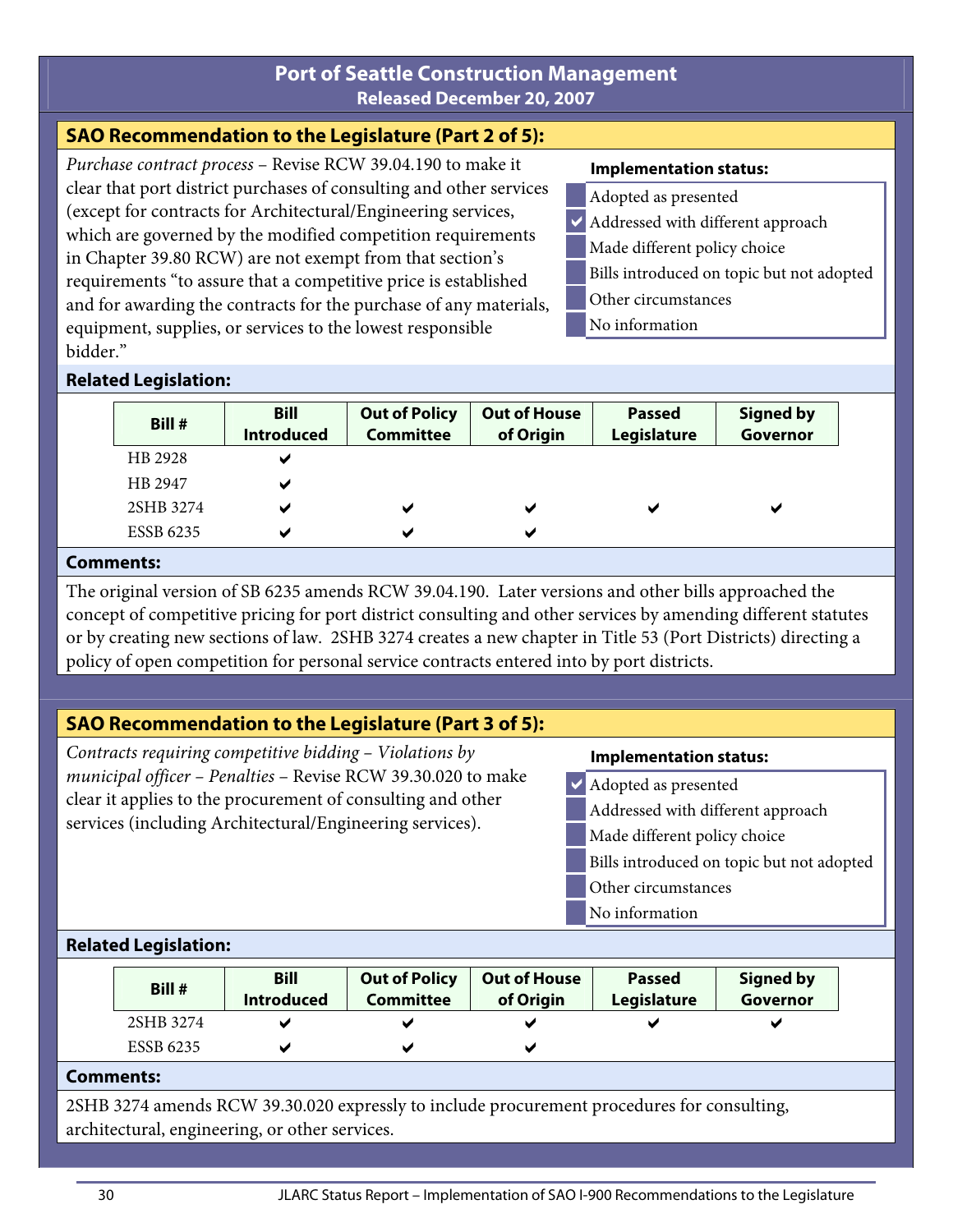## **SAO Recommendation to the Legislature (Part 4 of 5):**

*Public works definitions* – Revise RCW 39.04.010 to make clear that the definition of "public work" includes consulting and other services (including Architectural/Engineering services) that are related to construction, alteration, repair, or improvements executed at the cost of the state or of any municipality.

#### **Implementation status:**

- Adopted as presented
- $\vee$  Addressed with different approach
	- Made different policy choice
	- Bills introduced on topic but not adopted
- Other circumstances
- No information

#### **Related Legislation:**

| Bill #           | <b>Bill</b><br><b>Introduced</b> | <b>Out of Policy</b><br><b>Committee</b> | <b>Out of House</b><br>of Origin | <b>Passed</b><br>Legislature | <b>Signed by</b><br>Governor |
|------------------|----------------------------------|------------------------------------------|----------------------------------|------------------------------|------------------------------|
| HB 2928          | ✔                                |                                          |                                  |                              |                              |
| HB 2947          | ✔                                |                                          |                                  |                              |                              |
| 2SHB 3274        | ✔                                | ✔                                        | ✔                                | ✔                            | ✔                            |
| <b>ESSB 6235</b> | ✔                                | ✔                                        | ✔                                |                              |                              |

#### **Comments:**

The original version of SB 6235 includes the SAO recommended changes to the definition of "public work." Other bills amend RCW 39.04.010 by expressly including port districts as part of the definition of "municipality." 2SHB 3274 makes this latter change and creates a new chapter in Title 53 (Port Districts) directing a policy of open competition for personal service contracts entered into by port districts. The new chapter includes its own definition section.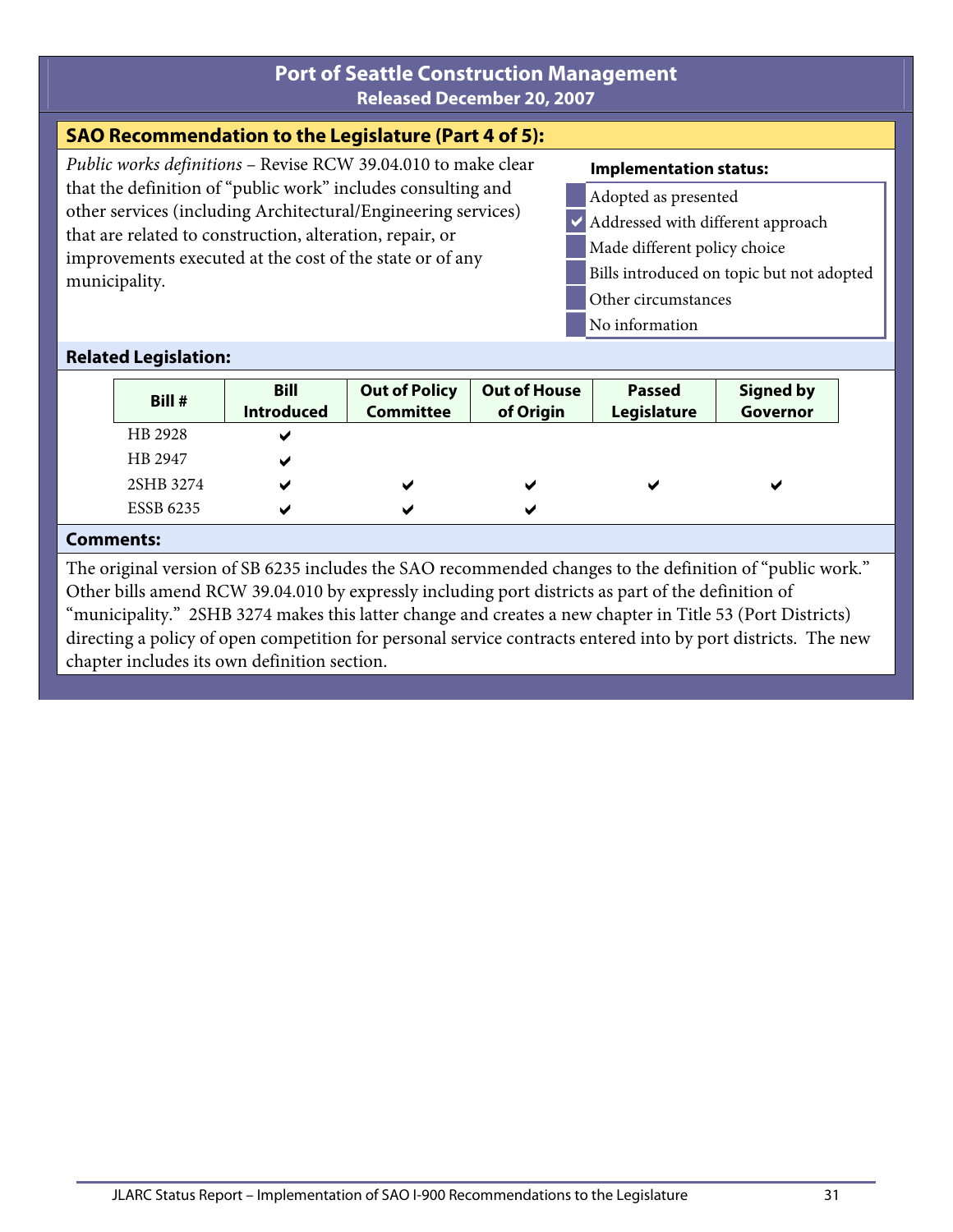## **SAO Recommendation to the Legislature (Part 5 of 5):**

*Delegation of powers to managing official or port district* – Revise RCW 53.12.270 to make clear that employees of port districts may not waive established Port policies related to competition in the procurement of goods and services without notifying or seeking the approval of the elected commission.

#### **Implementation status:**

- Adopted as presented
- $\vee$  Addressed with different approach
	- Made different policy choice
	- Bills introduced on topic but not adopted
	- Other circumstances
	- No information

#### **Related Legislation:**

| Bill #           | <b>Bill</b><br><b>Introduced</b> | <b>Out of Policy</b><br><b>Committee</b> | <b>Out of House</b><br>of Origin | <b>Passed</b><br>Legislature | <b>Signed by</b><br>Governor |
|------------------|----------------------------------|------------------------------------------|----------------------------------|------------------------------|------------------------------|
| HB 2927          | ✔                                |                                          |                                  |                              |                              |
| HB 2947          | ✔                                |                                          |                                  |                              |                              |
| 2SHB 3274        | ✔                                |                                          | ✔                                | v                            | V                            |
| <b>ESSB 6235</b> | ✔                                |                                          | ✔                                |                              |                              |

## **Comments:**

HB 2927 and HB 2947 include the SAO recommended changes to this statute. The final version of 2SHB 3274 amends RCW 53.12.270 to provide that a port commission must establish, by resolution, policies to comply with RCW 39.04.280 (public works competitive bidding requirements – exemptions) that set forth the conditions by which competitive bidding requirements for public works contracts may be waived.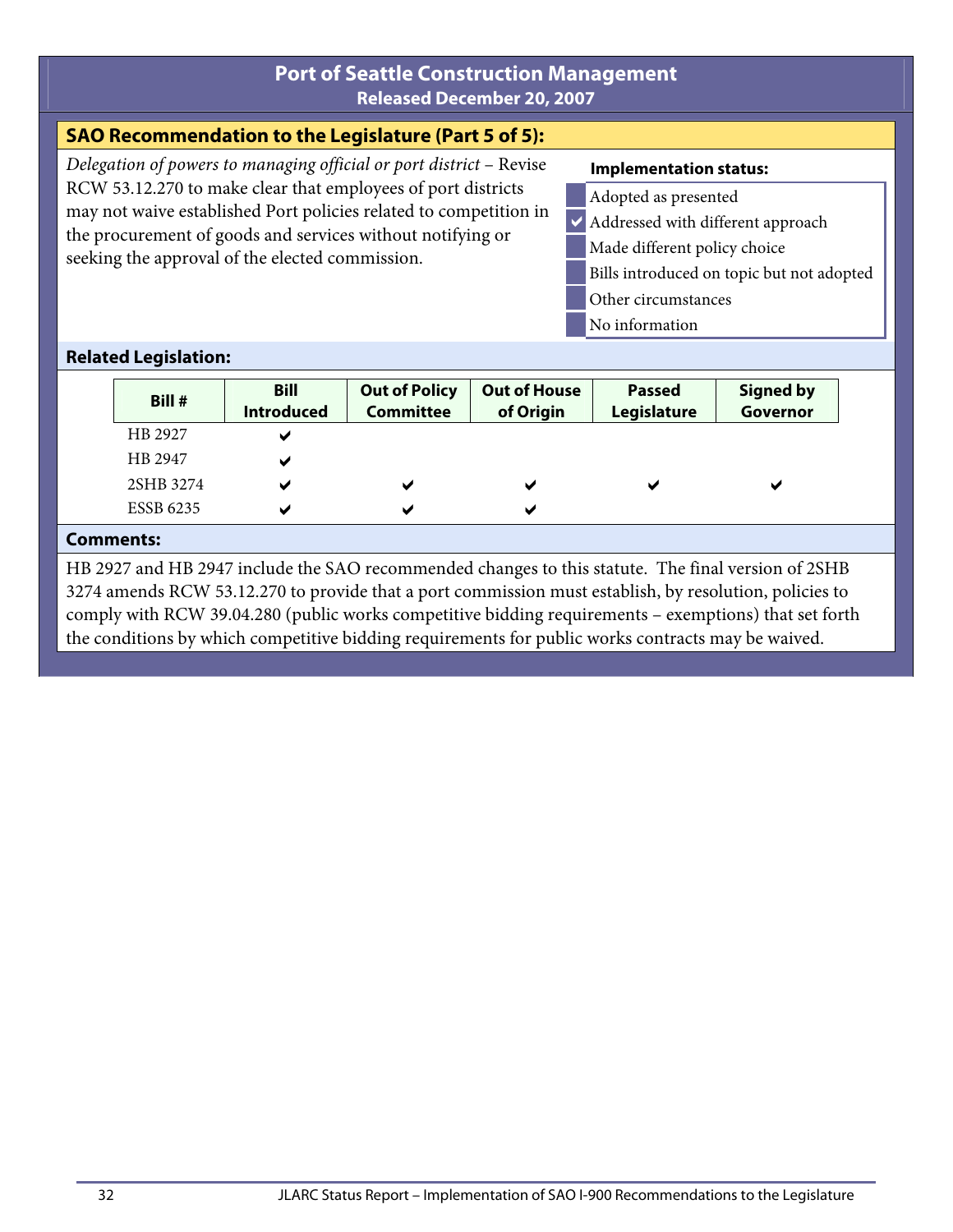## **SAO Recommendation to the Legislature:**

The Legislature should consider revising RCW 39.04.155, small works roster contract procedures – limited public works process. The Legislature should remove the phrase "other than a port district" from paragraph (c).

#### **Implementation status:**

- $\vee$  Adopted as presented
	- Addressed with different approach
	- Made different policy choice
	- Bills introduced on topic but not adopted
	- Other circumstances
	- No information

#### **Related Legislation:**

| Bill #           | <b>Bill</b><br><b>Introduced</b> | <b>Out of Policy</b><br><b>Committee</b> | <b>Out of House</b><br>of Origin | <b>Passed</b><br><b>Legislature</b> | <b>Signed by</b><br>Governor |
|------------------|----------------------------------|------------------------------------------|----------------------------------|-------------------------------------|------------------------------|
| HB 2928          | ✔                                |                                          |                                  |                                     |                              |
| HB 2947          | ✔                                |                                          |                                  |                                     |                              |
| 2SHB 3274        | ✔                                | ✔                                        | ✔                                | ✔                                   | ✔                            |
| <b>ESSB 6235</b> | ✔                                | ✔                                        | ✔                                |                                     |                              |

#### **Comments:**

2SHB 3274 removes the phrase "other than a port district" from RCW 39.04.155(2)(c), as do the other bills above.

- $\blacktriangleright$  JLARC I-900 public hearing (1/9/2008);
- ¾ House Appropriations Subcommittee on General Government & Audit Review work session: Port of Seattle performance audit (1/31/2008);
- $\triangleright$  The Supplemental Operating Budget (ESHB 2687) includes funding provisos for the Office of the Attorney General and the Municipal Research Council for the implementation of 2SHB 3274 (port district contracting);
- $\triangleright$  The Legislature considered, but did not enact, bills dealing with limiting or otherwise adjusting the taxing authority of port districts in counties with large populations (HB 3155, SB 6281, SB 6290).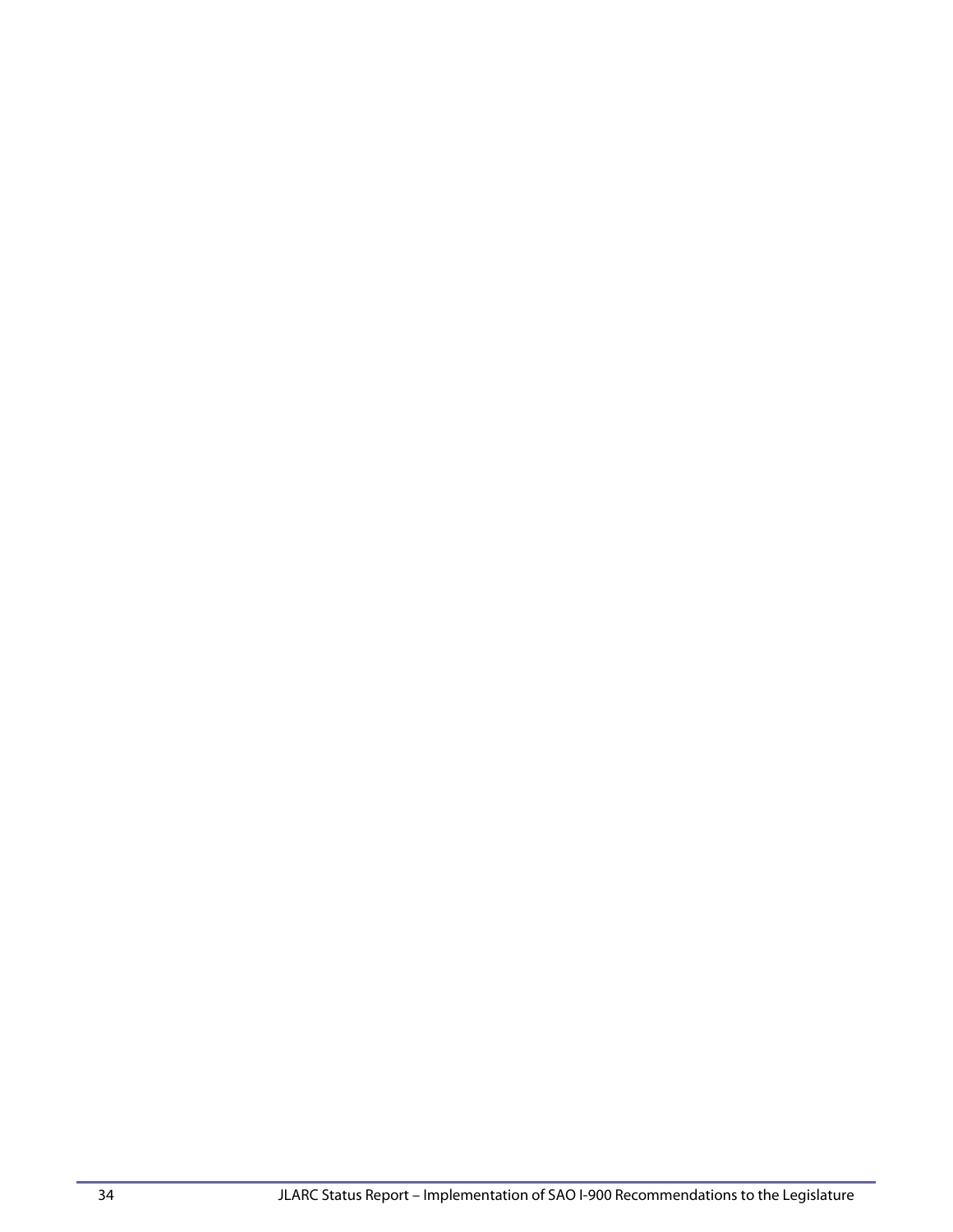## **Washington State Department of Transportation (WSDOT): Highway Maintenance and Construction Management Released January 10, 2008**

## **About the audit:**

This audit examines 1) the Department of Transportation's consumable inventory and supply management system; 2) the Department's procurement strategy for hot mix asphalt; 3) the efficiency of the Department's maintenance operations; and 4) the Department's highway project delivery and project management. This audit includes one recommendation to the Legislature.

|                             | <b>SAO Recommendation to the Legislature:</b>          |                                          |                                  |                                           |                              |  |  |  |
|-----------------------------|--------------------------------------------------------|------------------------------------------|----------------------------------|-------------------------------------------|------------------------------|--|--|--|
|                             | The Legislature should modify current contracting      |                                          |                                  | <b>Implementation status:</b>             |                              |  |  |  |
|                             | requirements to allow performance-based contracting as |                                          |                                  | Adopted as presented                      |                              |  |  |  |
| appropriate.                |                                                        |                                          |                                  | Addressed with different approach         |                              |  |  |  |
|                             |                                                        |                                          |                                  | Made different policy choice              |                              |  |  |  |
|                             |                                                        |                                          |                                  | Bills introduced on topic but not adopted |                              |  |  |  |
|                             |                                                        |                                          |                                  | Other circumstances                       |                              |  |  |  |
|                             |                                                        |                                          |                                  | No information                            |                              |  |  |  |
| <b>Related Legislation:</b> |                                                        |                                          |                                  |                                           |                              |  |  |  |
| Bill #                      | <b>Bill</b><br><b>Introduced</b>                       | <b>Out of Policy</b><br><b>Committee</b> | <b>Out of House</b><br>of Origin | <b>Passed</b><br>Legislature              | <b>Signed by</b><br>Governor |  |  |  |

No related legislation.

#### **Comments:**

In its response to this recommendation, WSDOT reports that the Legislature has provided the latitude necessary to use the appropriate contracting strategies for projects. The Office of Financial Management indicates in its response that it believes WSDOT has the statutory authority to use these different contracting approaches as particular circumstances warrant.

- $\blacktriangleright$  JLARC I-900 public hearing (2/20/2008);
- $\triangleright$  As part of its work on adoption of the 2008 Supplemental Transportation Budget (ESHB 2878), the House considered adoption of amendment #1311. The amendment directed the Department of Transportation to implement all recommendations identified by the State Auditor in this report, then provided that all cost savings achieved from implementing these recommendations must be directed to fund additional projects on the North Spokane Corridor. The amendment failed.